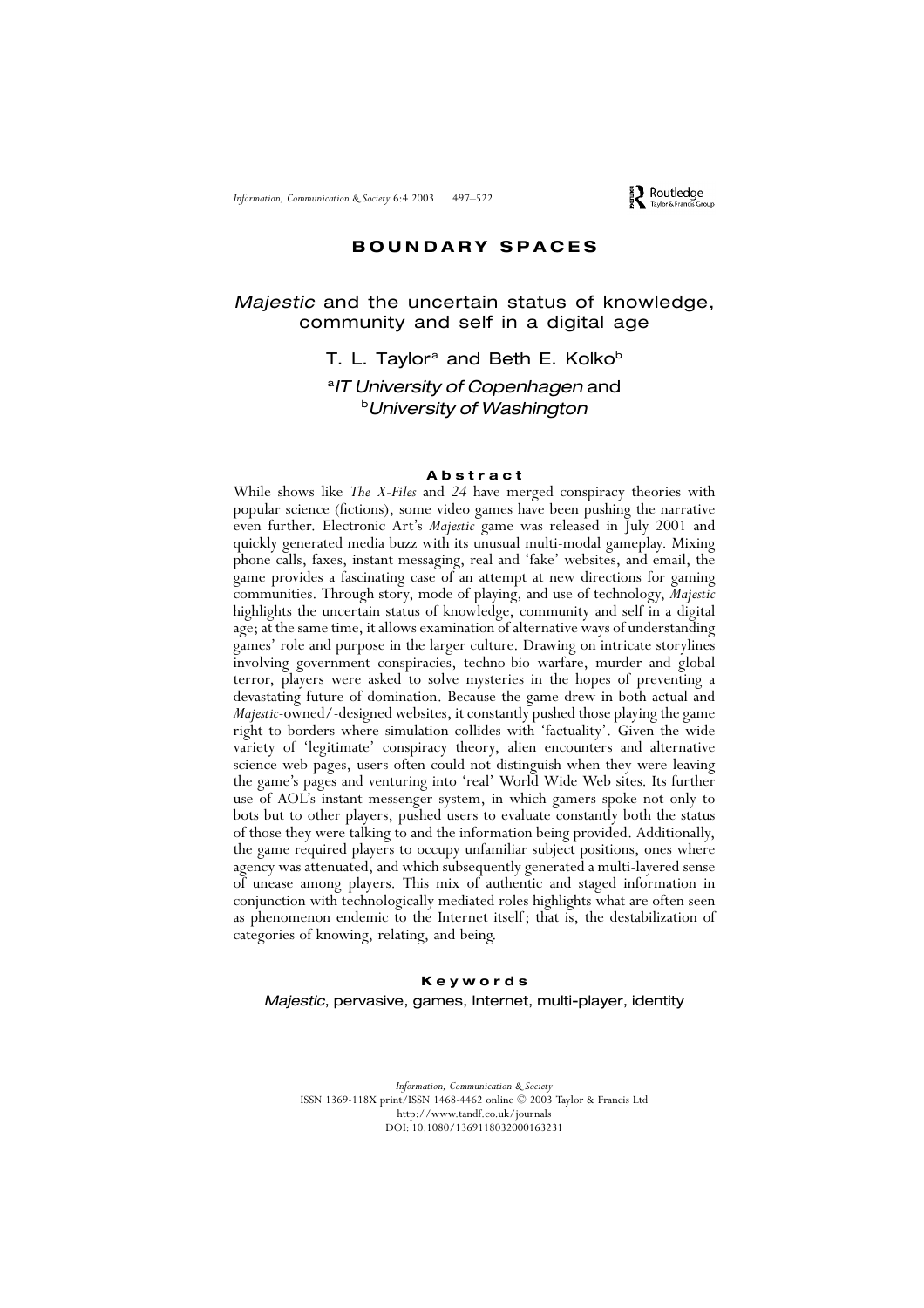### **INTRODUCTION**

While shows like *The X-Files* and *24* have merged conspiracy theories with popular science (fictions), some video games have been pushing the narrative even further. Electronic Art's (EA) game *Majestic* was released in the USA in July of 2001 and quickly generated media buzz with its unusual multi-modal gameplay. Mixing phone calls, faxes, instant messaging, email, as well as real and 'fake' websites, the game gives us a fascinating case study of the boundary work simulation requires, the extent to which the popularization of technoscience has found a place in the broader culture, and the status of knowledge in the digital age.

Drawing on intricate storylines involving government conspiracies, technobio warfare, murder and global terror, players were asked to solve mysteries in the hopes of preventing a devastating future of domination. Because the game drew in both actual and *Majestic*-owned/-designed websites, it constantly pushed those playing the game right to borders where simulation collides with 'factuality'. Given the wide variety of 'legitimate' conspiracy theory, alien encounters and alternative science web pages, users often could not distinguish when they were leaving the game's pages and venturing into 'real' World Wide Web sites. Its further use of AOL's instant messenger system, in which gamers spoke not only to bots but to other players, pushed users to evaluate constantly both the status of those they were talking to as well as the information being provided. This mix of authentic and staged encounters, web pages and information highlights what are often seen as phenomena endemic to the Internet itself and, more incrementally, to a culture that increasingly embraces the digital.

After September 11, the game producers suspended play for a week, citing a sensitivity to actual events and embedded game themes. While many video games underwent revision after the events in New York and Virginia, the case of *Majestic* highlights the interesting complications that arise when authenticity collides with indeterminacy, both online and off. This article raises questions about the ways in which *Majestic* capitalized on cultural anxieties – in this instance as played out within US culture – particularly fracturing ideas about the coherence of knowledge, communities and selves. While the game is an intriguing site of analysis for the way it mirrors and amplifies larger cultural anxieties, *Majestic* is also worth examining for the way it broke the frame of game culture and, despite its early demise, provides possible imaginings for the future direction of games, gaming environments and player identity. Ultimately, the foreshortened life of *Majestic* provides a compelling story of one game company and its community's negotiation of indeterminacy and broader cultural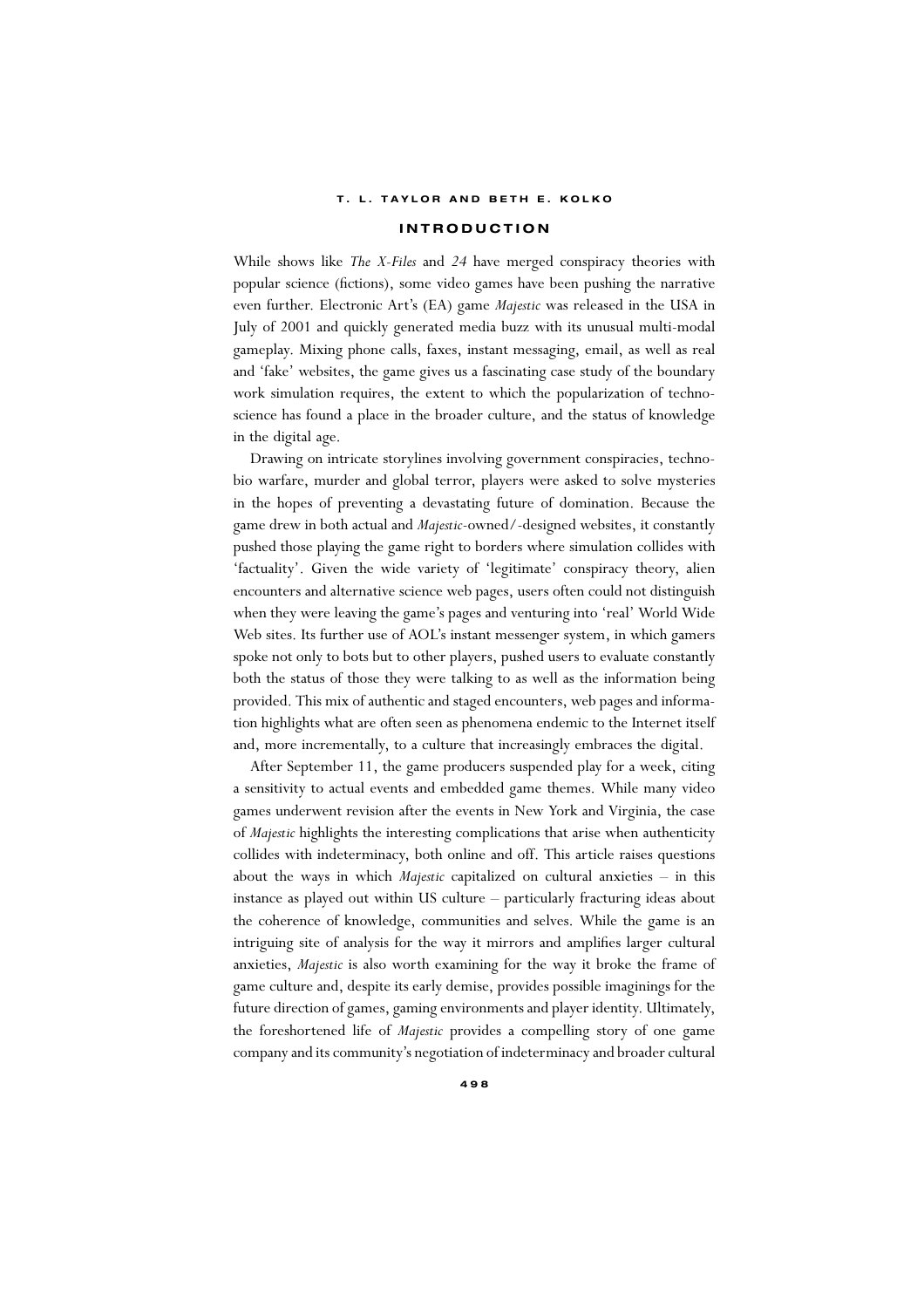anxiety as represented in the emerging genre of 'immersive gaming'. We further suggest that the brief history of *Majestic* points to the importance of games as a component of digital cultural studies. Games are not just a big money enterprise; they are increasingly a dominant media form that, like other media artefacts such as film and television, provide insight into how cultural norms are recapitulated and reified within the realm of entertainment.

# **THE** *MAJESTIC* **GAME**

*Majestic* was officially released on 30 July 2001. With the tagline 'It plays you' the game drew in about 71,200 people by the time it finally closed, 15,000 of whom became subscribers (Kushner 2002). The initial pilot was free and, if users wanted to continue, they paid a subscription fee of US\$9.99 per month for further episodes. Developed by Neil Young at Origin (a division of EA), *Majestic* was constructed as a serialized multi-modal game involving a variety of communication technologies (Marriott 2001). Drawing on similar themes and aesthetics to *The X-Files*, *24* and a general culture of conspiracy theory, the narrative of the game was one that folded back in on itself. Indeed, this kind of immersive genre is even portrayed in films like *ExistenZ* and *The Game*, in which players find the game boundaries blurred with their own 'real life' such that they lose the ability to even distinguish between the two. *Majestic* was a game about a game. The storyline driving it was that you, as a player, signed up to play *Majestic*, a game based on fringe knowledge and conspiracies, but that something goes horribly wrong before you can even start playing. Within hours of starting the pilot, players received the following message:

Date: Tue, 31 Jul 2001 20:07:54  $+$ 0000 (GMT $+$ 00:00) From: majesticrep@majestic.ea.com To: user@hostname.com Subject: AUTOMATED MESSAGE: Technical difficulties

\*\*\*\*\*This is an automatically generated message\*\*\*\*\*

Player account: Username

We are experiencing technical difficulties with the server hosting the game: MAJESTIC

We are working to determine the cause of the disruption and hope to have service restored soon. We will keep you updated on our progress.

Thank you for your patience.

Sincerely,

Electronic Arts Operations Group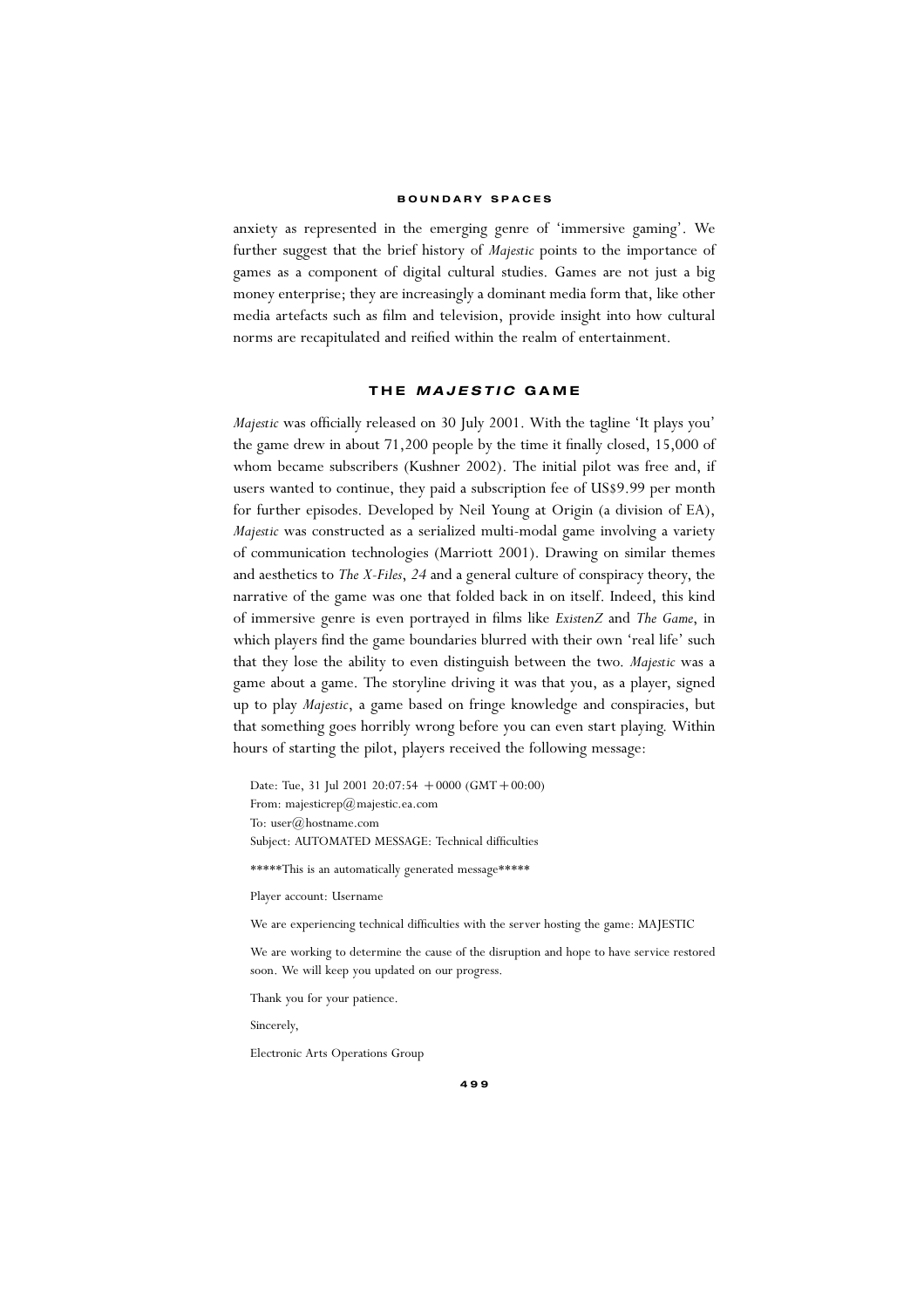

*Figure 1* Fake press release at EA website.

Approximately twenty minutes later, the player would receive another e-mail stating there was a problem with the *Majestic* servers and, indeed, upon visiting the website the player would see the following notice shown in Figure 1.

Rather than legitimate technical notifications, however, these messages represent a player's introduction to the game. There was actually nothing wrong at either EA or 'Anim-X Studios', but these were each starting narratives. What emerged was a story in which one of the*Majestic* designers was drawing elements into the game that weren't fiction but fact. This inclusion of highly classified (implicitly dangerous) information leads to the disappearance of the designer and the shutting down of the game. It is your job as a player to uncover the hidden webs behind what is happening. Gameplay then becomes solving the mystery of the game you were theoretically never able to actually play.

*Majestic* drew on several media for play. Upon first signing up for the game, users would download a client program that would allow them access to some basic game information, websites and initial data about fellow players (potential 'allies'). Outside the proprietary game application however, *Majestic* used the America Online Instant Messenger (AIM) program, as well as email, phone calls and faxes. Interestingly, in the introductory message to the game, EA warned players to alert their families to its unusual nature.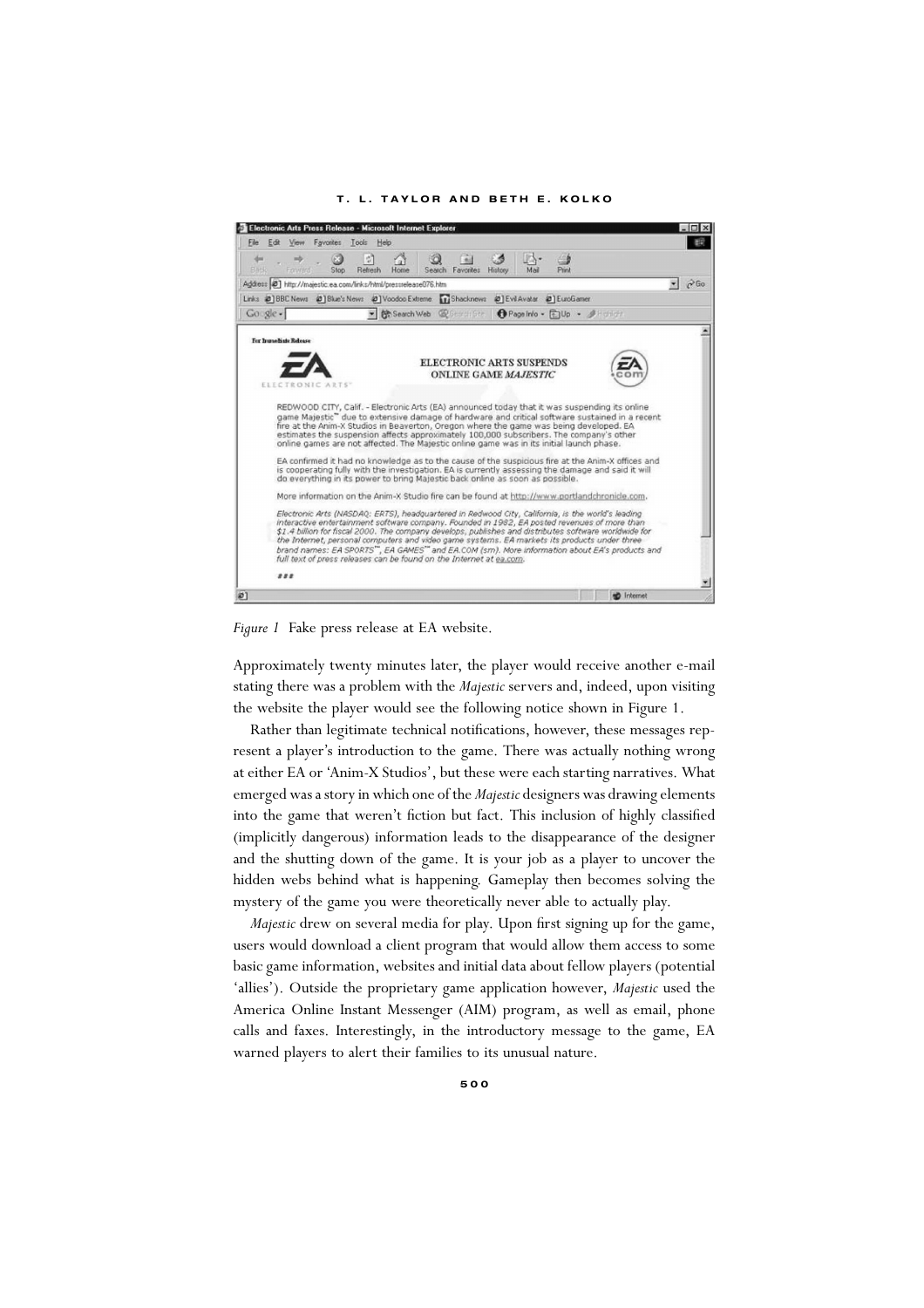Make sure family members are aware of incoming phone calls and faxes: Majestic calls and faxes you at various times (based on times you specified and can always change). You must make family members aware of these calls so they won't be frightened, and so you see faxes when they arrive.

While most End User License Agreements (EULAs) simply offer up standard, often incomprehensible legal jargon, the EULA for this game presented some fascinating warnings. It noted that 'The *Majestic* characters are fictional. No Game character will ask to meet you in person. No *Majestic* character will make physical contact with you or any other person' and 'If children use your phone, we strongly recommend that you not receive*Majestic* phone calls.' In anticipation of potential user gameplay, it also notes that,

Majestic has created many web sites to enrich your Game experience, but we do not own any .GOV or .MIL web sites. You will never be asked to contact anyone at a .GOV or .MIL website to play the Game and you should not do so. If you are tempted to call someone listed on a .GOV or .MIL site regarding *Majestic* or the events that take place during the Game, don't.

In the *Majestic* application program itself, users were able to see a listing of potential contacts, some fellow players and some bots (though the interface did not distinguish them; see Figure 2).



*Figure 2* Application interface with 'allies' listing on the left.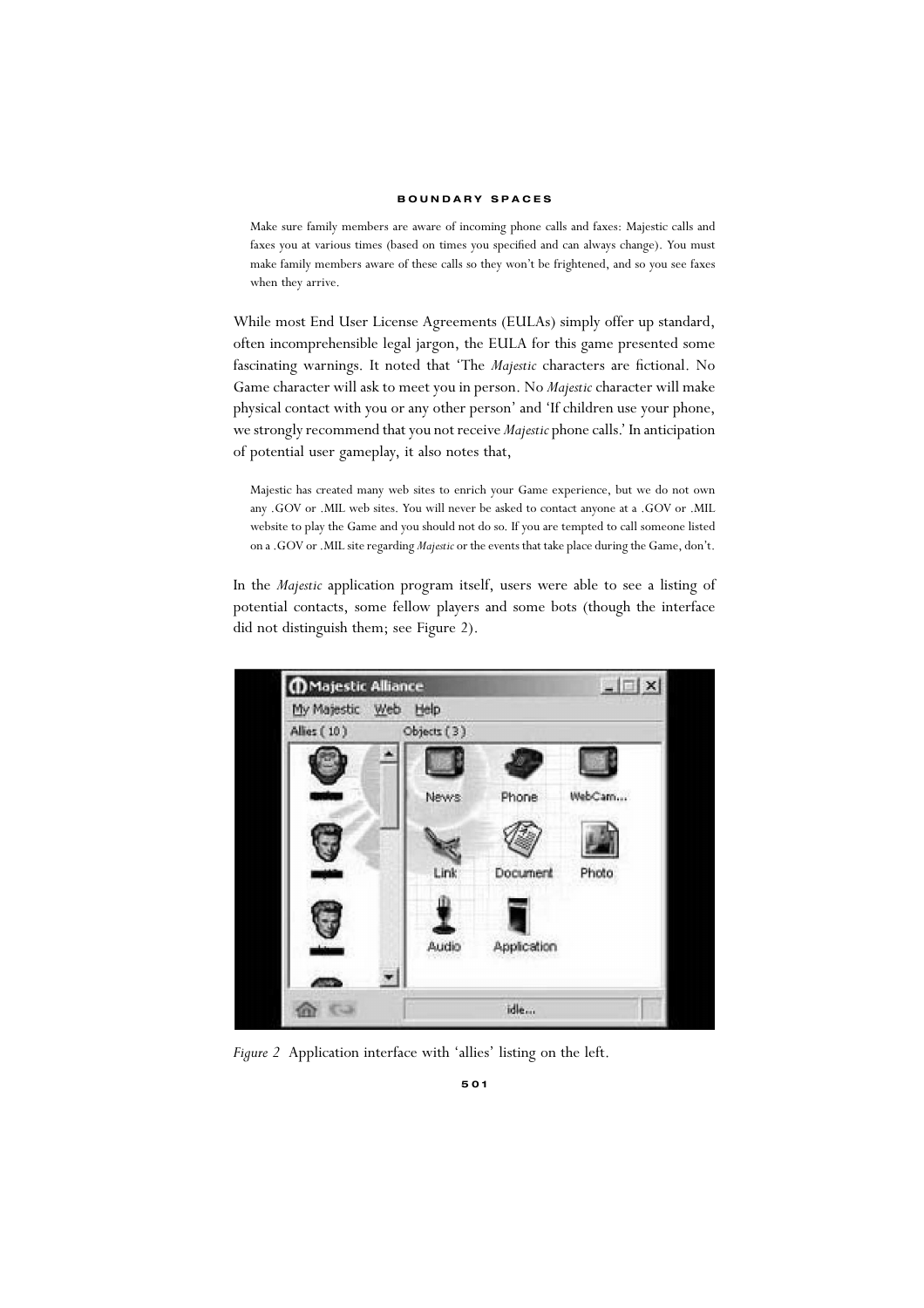

*Figure 3* Video messages with clues.

Using AIM, players then contacted these people in the hopes of tracking down clues. In addition to searching for information via conversations, players would look at videos (see Figure 3), surf web pages, and receive calls, faxes and email all with clues about how to proceed.

This aspect of the game was certainly what received the most attention in the popular press, which conjured up images of a sleek all-encompassing game.

Picture this: You're hanging out with friends when your phone rings. You pick up and there's a stern voice on the other end of the line threatening you and your loved ones – by name. The menacing caller triggers your memory of a Webcam recording you were e-mailed three days ago, which in turn ties into a hasty instant-message conversation you had with a stranger the week before. What's going on? You're just a pawn in 'Majestic', EA's episodic online adventure that spills over from the Internet and actually invades your privacy.

(Elektro 2001)

For the most part, each day presented a series of puzzles and mysteries that the player had to investigate. While the information needed to complete a day's tasks was not particularly difficult to find, it did take research and conversation. Once appropriate information was found or 'turned in', gameplay for the day ceased. Indeed, within the *Majestic* application, it would note if you were on 'standby' or in progress for that day's round of play. Unlike most games in which fast, potentially unlimited, play is the standard, *Majestic* modulated the time users spent on the game and experience, using the game-specified pacing as a way to insinuate the game into the player's regular schedule.

This kind of pervasive gameplay has been slowly growing in popularity, and several interesting 'alternative reality' games (often known as 'un-fiction' by players) have emerged over the past couple of years. While there are mobile phone mystery games, such as one run by Nokia, broader clue-based mystery games that require players to work cooperatively and across a variety of media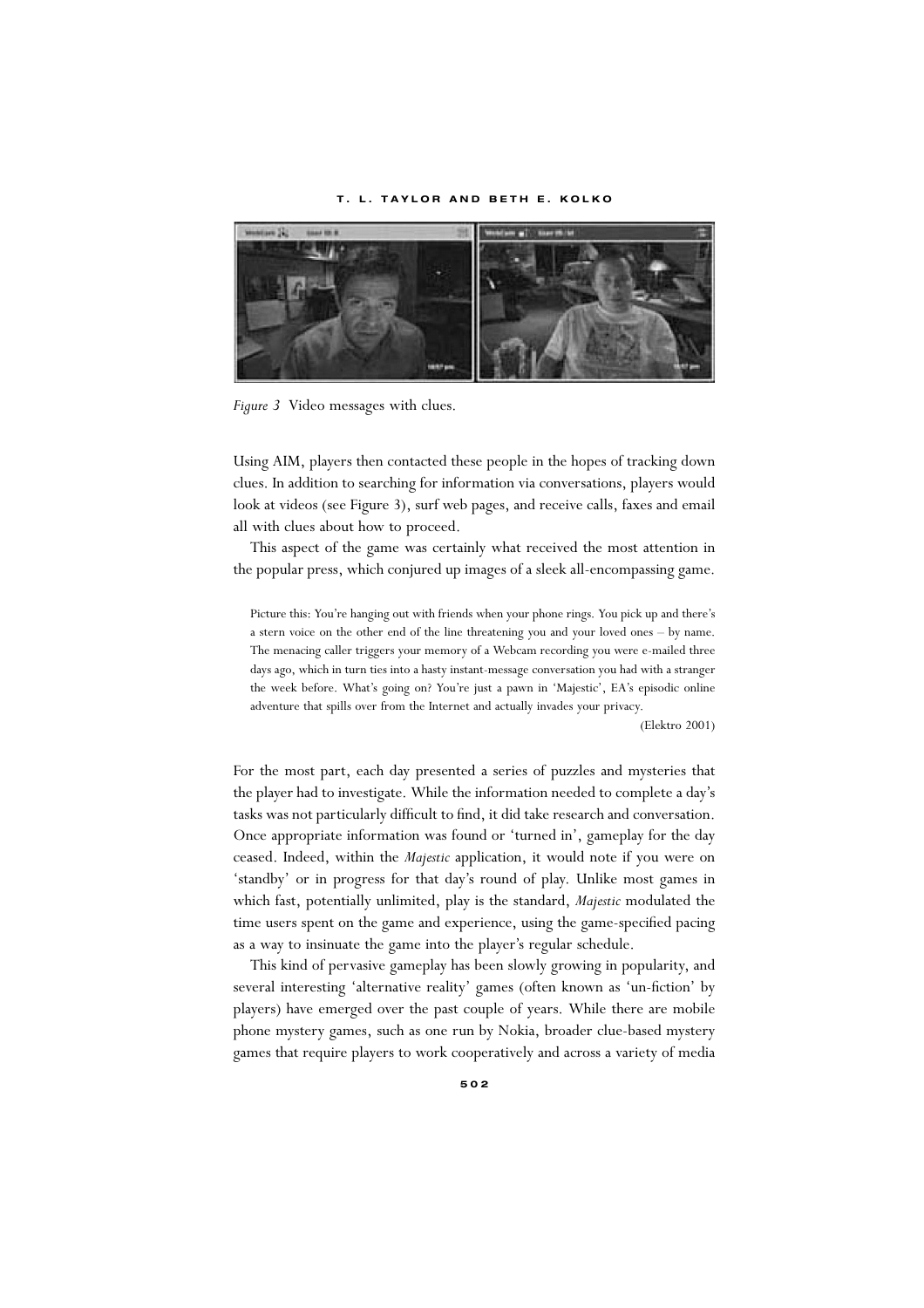continue to grow (Herold 2003). It is typical for this genre to incorporate not only a range of digital media (email, web pages, instant messaging) but also traditional media (films, commercials) as well as artefacts (paper mail via the postal service). Probably best known in the genre was an extremely popular unnamed 2001 game dubbed by players as 'The Beast'. Created as a promotional device for Steven Spielberg's movie *A.I.*, *The Beast* drew an active community of clue-seekers and puzzle-solvers. The largest, named The Cloudmakers, boasted approximately 7,500 members who operated in a fascinatingly social and collaborative structure while involved with a game in which ' ''immersion'' meant integrating the virtual play fully into the online *and* offline lives of its players' (McGonigal 2003: 118).

The multi-modal format of these games begins to highlight how they are always explicitly working at the boundaries of gaming conventions; in addition, the format is inextricably bound to a pushing of genre boundaries both in terms of the nature of play and the cultural context within which a game is positioned. *Majestic* attempted to present a game that co-opted cultural anxieties and portrayed them as a source for engagement and entertainment. While traditional media have worked on playing with and pushing at popular understandings of hidden power structures, inaccessible and illegitimate knowledges, contingent alliances, and communities, games like *Majestic* raise the stakes by asking the players to actively inhabit such a world. The fact that these games indeed propose a more expansive definition of immersion – one in which it is not simply enough to be 'in' the computer, but where the experience of the 'virtual' leaks out into your real world – sets them apart from their more conventional narrative counterparts. The decision to engage in an 'un-fictional' world becomes even more complicated when it draws on highly contentious and, to some, quite 'real' details. Once the gameplay becomes integrated into everyday media (such as receiving phone calls, faxes or IMs) and the format by which the game activity is communicated becomes inseparable from 'normal' everyday communication activities, one's activity becomes something different than 'mere' or compartmentalized play. Whereas most games take place in confined spaces, be they on the screen of a computer or on the board of a traditional table-top game, *Majestic* sought actively to blur the line between game and nongame space. Within the computer screen itself the game was never neatly contained, given users would have to cycle through not only the game application itself, but screens of web pages, an email client and various AIM messages. Outside of screen space the boundaries were even less clear with the introduction of phone calls and faxes. The warnings players were supposed to issue to their family signal the intent to break into 'everyday life' in ways that may be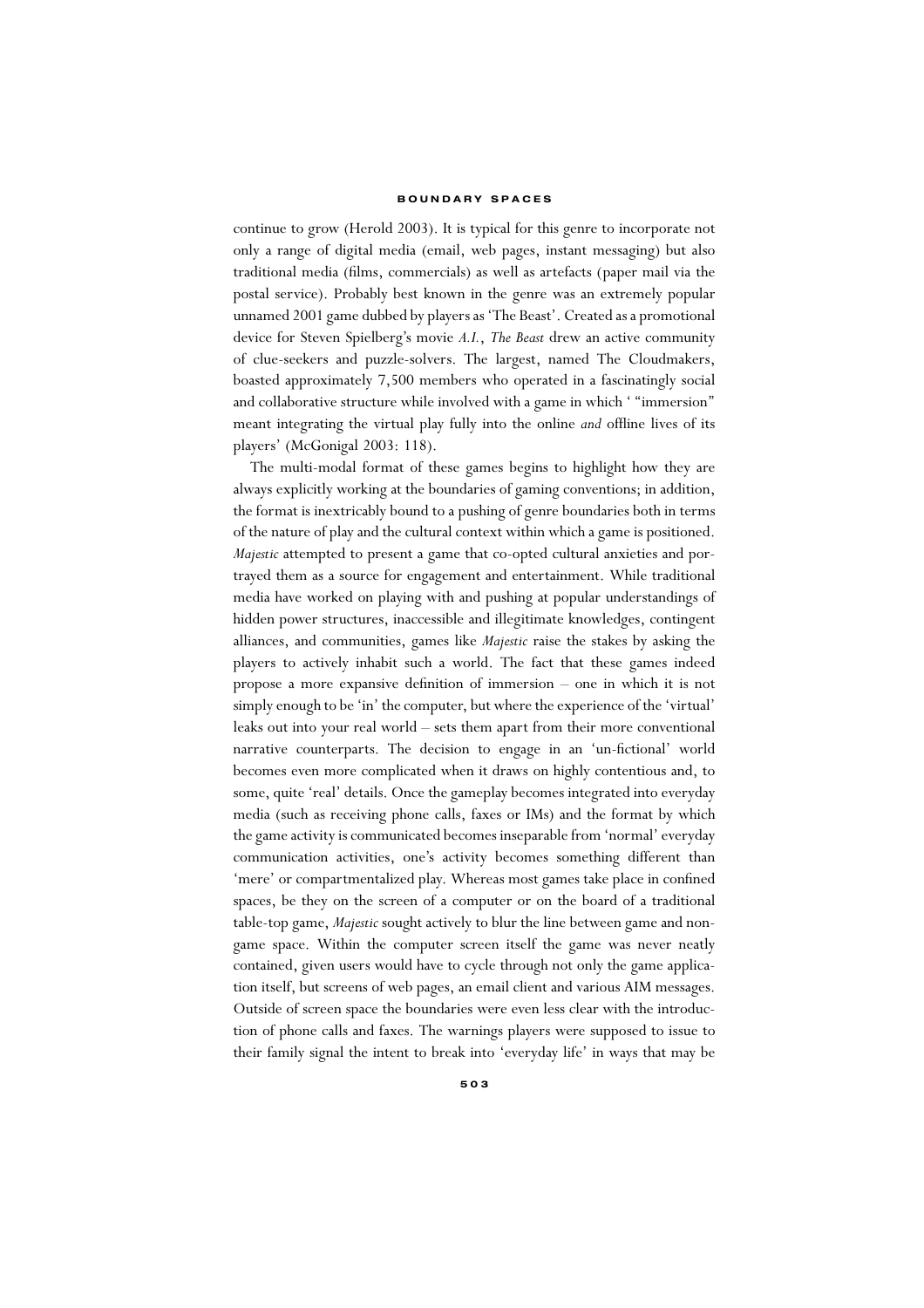disconcerting to people not in on the game. And, crucially, these intrusions into everyday life proved disconcerting to some of the people who *were* in on the game as well. The ability of the game to disrupt and upset players was perhaps part of its design, but it is also possible that this experiment with a new kind of genre that breaks frames, crosses communication modes and redefines game space brought players into unintended directions.

While this boundary play is fairly clear and was often remarked on in popular press accounts of the game, we suggest that *Majestic*'s interface and underlying game structure only serve to highlight a much deeper notion of boundary play at work in the space. While the game explicitly made use of 'fake' websites or bots to simulate game conspirators, we argue that these moves only highlight the ways the game is situated at the very centre of a debate on legitimate knowledge (both online and off ) and a broader cultural debate about authenticity and artificiality. Such questions encompass various fragments of contemporary life, including the blurring of fact versus fiction (whether in the shape of Oliver Stone's *JFK*, the rising field of infotainment, or the bizarre journalistic twist of the early twenty-first century, wherein *The National Enquirer*and Rupert Murdoch's *Sun* become purveyors of major journalistic scoops), the continuing debate over the nature of community (from Robert Putnam's lament over the dissolution of tight community bonds to societal anxiety over the validity of friendships or other intimate bonds forged via the Internet, to the continued debate over the role mass media – including games – play in the weakening of civil society, to the anxiety about politeness conventions raised by proliferation of camera phones) to increasing concerns over the status of the self (from criticism around the individual increasingly constructed largely as a vehicle for consumerism to the blurring of work and personal lives as the workday expands well outside the forty-hour week). Such questions all raise the spectre of what is real and what is true, both in terms of narratives and the proper path for life. *Majestic* cleverly capitalizes on issues that are both at the forefront and part of the underlying and unarticulated anxiety of contemporary life within industrialized countries.

# *MAJESTIC* **AND THE STATUS OF KNOWLEDGE**

One of the central game components employed by *Majestic* was the use of the Web for research, information and clue hunting. Players had to visit various websites to gain information that was then turned in via a variety of methods. Providing answers to puzzles was the method of progressing in the game, so, in large part, gameplay was dedicated to a form of research. However, this is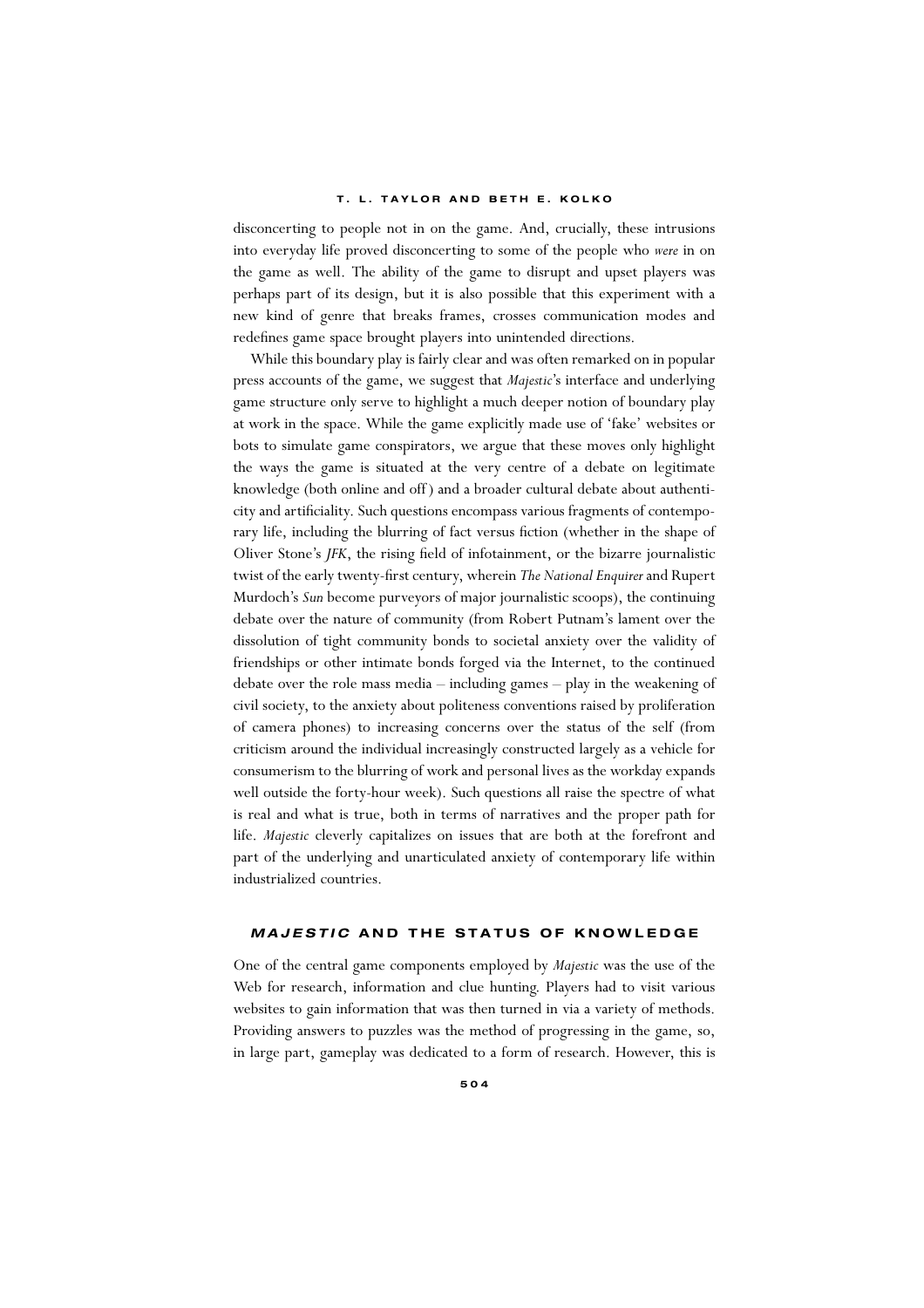not to say that gameplay was about searching for truths; the terrain of information that players explored was of a decidedly mixed nature. Authenticated knowledge stood alongside claims typically relegated to the political and scientific fringe, and the game fairly seamlessly inserted itself into these broader, highly contested subcultures.

While the *Majestic* application itself constituted the game space, its larger use of websites was a primary mode of extending the space of play beyond fixed traditional boundaries. There were several categories of sites the game worked with: (i) EA sites that were clearly denoted as game sites (like the *Majestic* homepage with information about the game itself ); (ii) EA-created 'shell sites', which hosted 'fake' game information and clues; (iii) actual preexisting partner websites containing information on UFOs, conspiracy theories, and the like; and, finally, (iv) pre-existing but non-partnered websites containing 'real' data.

While a category of sites were clearly meant to be seen by players as explicitly 'game' ones, other layers of counterfeit websites constructed by EA highlight the ways the game worked with notions of artificiality. Giving them unique domain names (like *AnimX.com* and even *Portlandchronicle.com*), *Majestic* created a web of fictional sites that players would visit. It was often not at all clear when one was moving from EA webspace to one of their shell websites to, potentially, 'legitimate' websites.

Some users tried to document which sites were 'real' and which EAsponsored. One user, having undertaken a domain name search, posted his findings to a user bulletin board:

#### As for two more spoilers:

Since it is now common knowledge that Chemtrails and The Blackstar Project web sites are EA fronts (though how they will be used remains to be seen), the big glaring hints that tipped me off about them were THE AD BANNERS.

Both banners were advertising EA Sports with large EA logos, so they immediately caught my attention. Thinking it might be coincidence, I looked at the link code and discovered that not only were they both from the Aol advert network, but they both had the same referral id numbers.

(bermuda653 2001)

On one level, the game did somewhat contain the bounds of knowledge by using fake websites to provide clues. This was primarily done by using an EA search engine within the *Majestic* application and webspace (see Figure 4). Interestingly however, the search engine did not relegate itself to simply EA sites but drew in third-party webspaces. The game designers, quite savvily,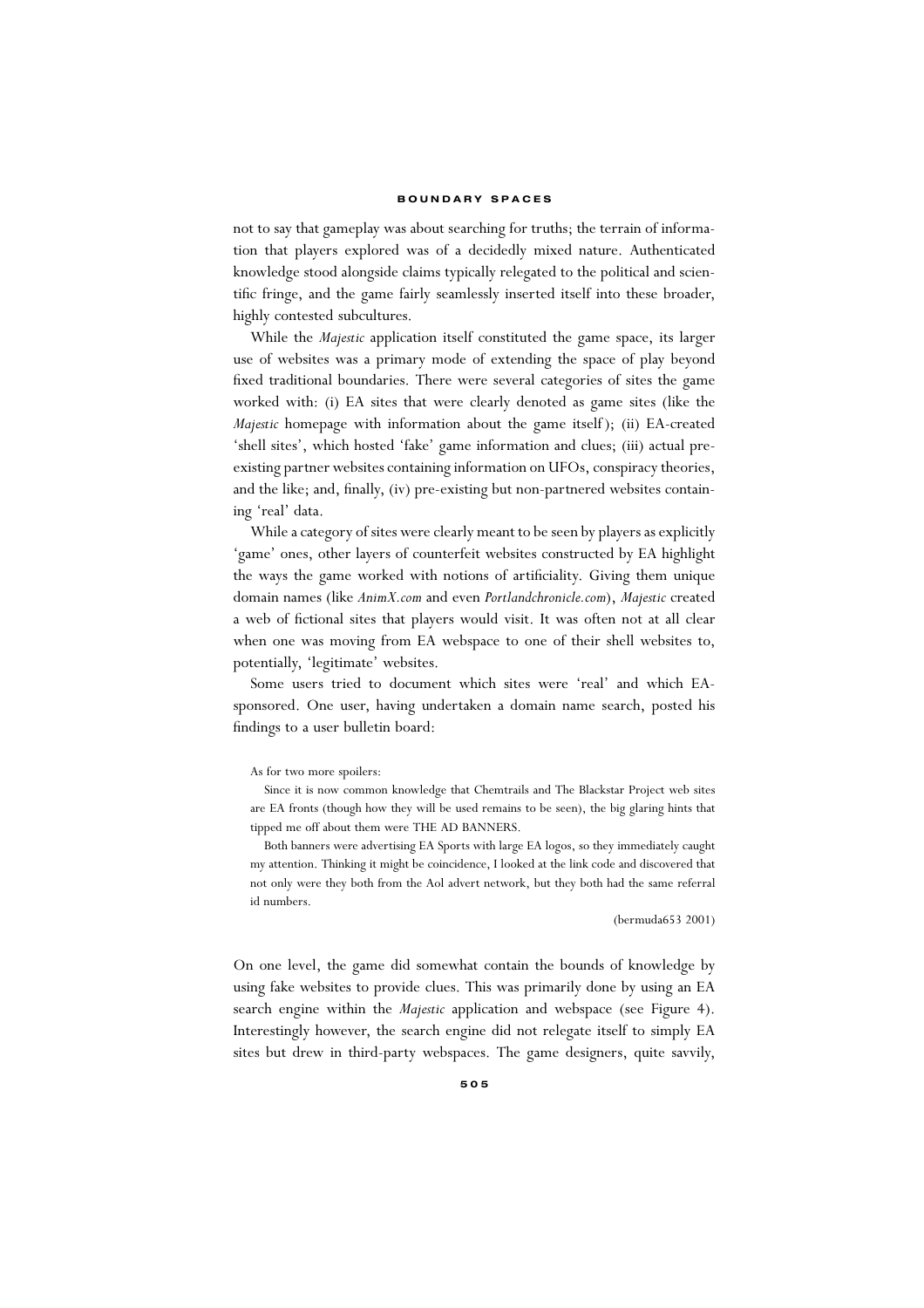

*Figure 4* Web interface showing search engine tool.

piggybacked on a broader culture of conspiracy and fringe science to help build up not only a cultural aesthetic within the game, but also a knowledge base. By partnering with already existing websites, the game was able to build on information and, in fact, a kind of twisted authenticity. The very idea of legitimacy is itself doubly complicated when examining what constitutes valid knowledge online. As many critics have remarked, the Web has become a place where ideas typically not given much weight stand side by side with 'real' information. In a culture particularly obsessed with aliens, pseudo-science and general conspiracy theories, the web allows all kinds of information and ideas typically deemed 'fringe' to find a point of distribution.

Partner websites like *Conspiracy-net* provide a particularly interesting example of the ways the fictional conspiracies of the game folded into the 'authentic'. Started in August 1998, *Conspiracy-net* long offered surfers a chance to check into many of the ideas typically found in *The X-Files*, *24*, and *Conspiracy Theory*. With sections dedicated to 'Conspiracies' and 'Aliens & UFOs', the website acted as a clearing house for images, theories and resources on subjects ranging from the 'New World Order' to 'Secret Societies'. In February 2001, the website became a partner with the game: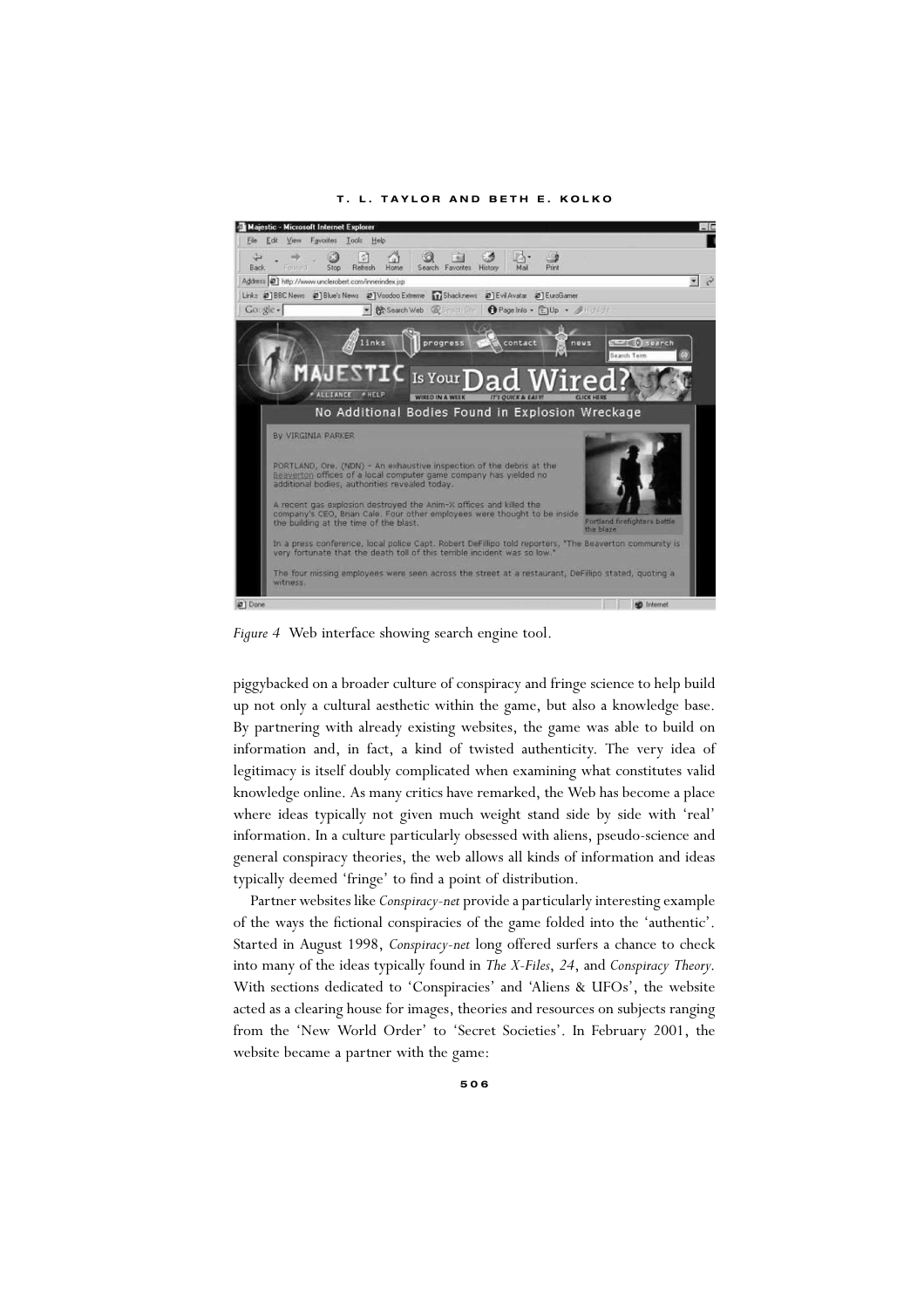Conspiracy Net is a proud member of the newly formed Majestic Alliance, providing support and information to all fighters of the Majestic conspiracy. Here, as well as access to the massive Conspiracy Net resources, you can make contact with other people in a similar situation. . . . The Majestic alliance is organised via the digital underground. It is an organisation supporting those fighting against the Majestic conspiracy. Anyone who shares our goals of truth, freedom of information and access for all is welcome to join us . . . and if you have the skills we need you may even become an Operations Coordinator. If you want to join us, click here to make yourself known. It is of the utmost importance that the Majestic Alliance maintains its integrity. If you have come across any Alliance sites that you believe are inappropriate and are detrimental to the cause . . . you must let us know by clicking here. (Jason & Dan 2002)

While sufficient game information came through only EA-sponsored channels, it was not unusual to find players going outside of those bounds. User bulletin boards often contained posts by players who linked game elements with nongame websites or factoids. The game in many ways seemed to offer legitimacy to speculation about the potential truth behind the game 'fictions'. By building into the game search engine the ability for non-EA sites to turn up in results lists, it drew not only on formal relationships with third-party sites but a more general culture of conspiracy. As the owner/participant of *Human Underground*, a third-party website remarked:

I was proud to be in on the ground floor with what seemed like an awesome franchise opportunity, as far as community web development went anyway; I was honoured with the invitation to beta-test the 'experience'. There were site agreements and what-not allowing me to develop off the 'Majestic, the game' theme. The community was encouraged to roleplay and develop content from conspiratorial material that was 'leaked' to us and 'rippedfrom-the-headlines'. Fescado's White Pages are my contribution to the community.

(Agent Fescado 2002a)

Interestingly, this blurring of game and 'legitimate conspiracy' folded back in on itself once more when the game shut down. Sometimes playfully, and sometimes appearing quite serious, users remarked on how the game hit too close to home and how it had to be ended. A not uncommon reflection was that it was doomed to failure in part because it tried superficially to tackle and riff on an all too serious topic. 'Agent Fescado', role playing, recounts the demise of the game:

THE MAJESTIC COMMUNITY HAS COMPLETELY COLLAPSED

Shame there's not one Truth seeker among you! Pathetic excuse for an Alliance! It seems most of the 'leaders' were either too weak and fled under pressure, compromised or were themselves shadow operatives; your conduct is unforgivable and your fall is welcomed.

(Agent Fescado 2002b)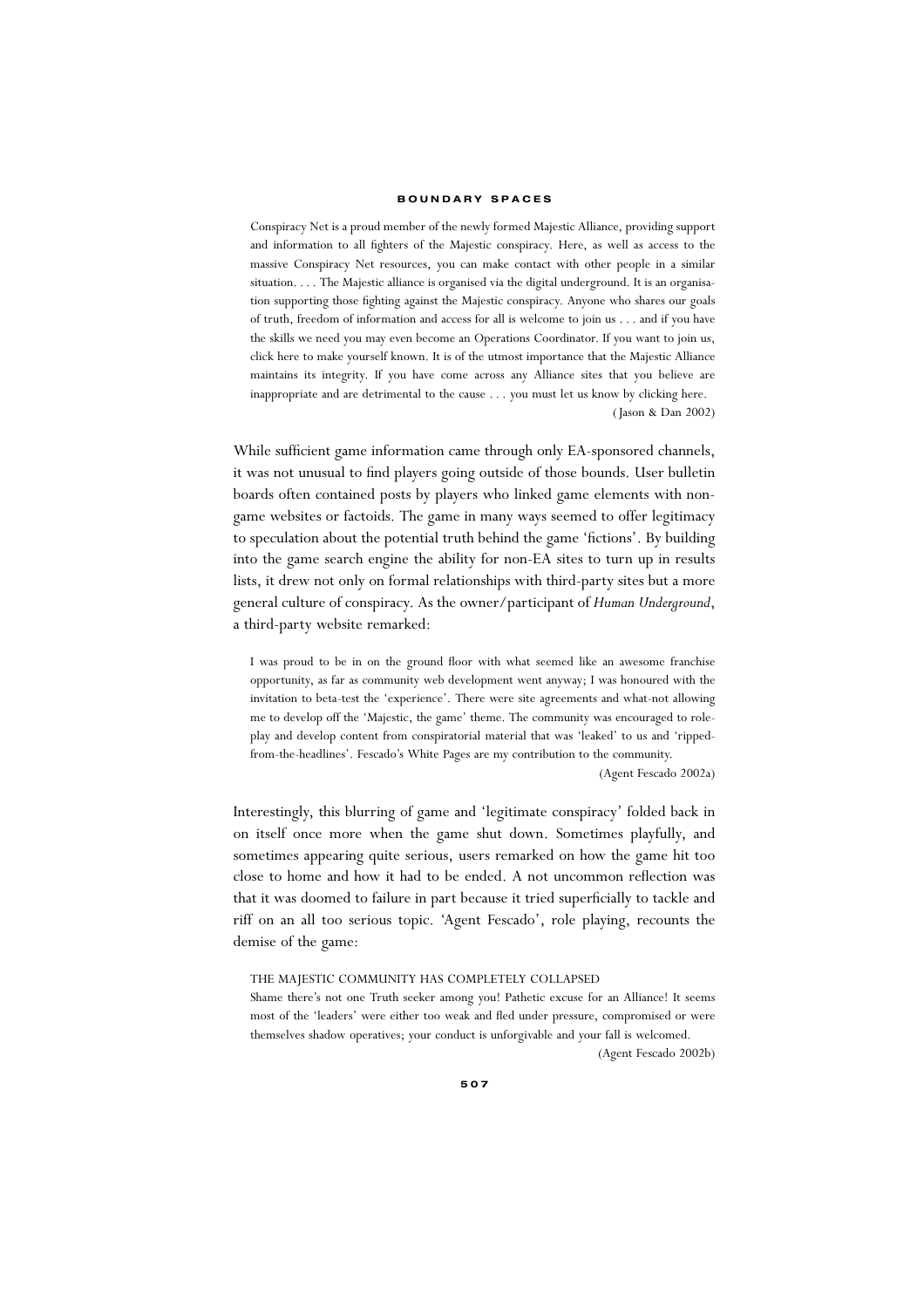What is striking about this section of the website is that, while there is some hint that it is a role-played contribution to the game, throughout the pages the author does a very good job of actually blurring his sites' 'authentic' contributions with its game focus. Indeed, several layers into the 'Agent Fescado' section of the site the theories about how the game blurred into reality become even more apparent. He writes,

I think the fall of Majestic-Intel is indicative of how much pressure the Alliance has come under.... There is something larger than an Electronic Arts game experiment going on here. The topics are real and the intelligence had been specific, at least the leads were. I had been hiding various tidbits of intelligence, including Bill Cooper's words about the Majestic on various pages within humanunderground in an attempt to trigger discussion of issues at hand with the core group. None really looked, paid attention, let alone discussed the hardcore. (Agent Fescado 2002b)

In a fascinating twist, he goes on to suggest that the seriousness of the research done at sites like the Human Underground was seen by some as actually *undermined* by its association with the game. Ultimately, he argues that the demise of *Majestic* is probably not such a bad thing, that, 'Its [sic] best that EA's adventures and antics (Majestic the game) die a quiet death. The conspiracies won't go away. Actually, its [sic] getting pretty hot out there . . . and the research does continue' (Agent Fescado 2002c).

While reactions such as this are certainly more extreme than one expects of average players, it does highlight the complicated ways the game played on already established cultural stories and 'myths' and the ways knowledge probably deemed 'fake' actually gets absorbed into a larger body of inquiry. One of the more provocative by-products of this reabsorption of the artificial is the way several shell sites created by EA are now archived online. A user could conceivably stumble across them and is not provided with any real context to their origin or meaning. How is a future surfer to really know that the Internet Archive's 6 December 2000 cache of http://www.portlandchronicle.com is merely a long-lost game artefact? Certainly, a savvy browser might guess about its status given the lack of an entire site built around it, but at first glance it looks as if it might be 'real'. Indeed its links to actual third-party weather, TV listing, map and stock sites imbue it with a sense of authenticity.

The question of what is authentic knowledge becomes particularly tricky within the game as it evokes postmodern simulacra and exposes the purported risks of life in the hyper-real. *Majestic* itself focused attention on the increasing invisibility of simulation as it drew on pre-existing 'legitimate' knowledge, folded it into itself, and then, once gone, found that even it was translated back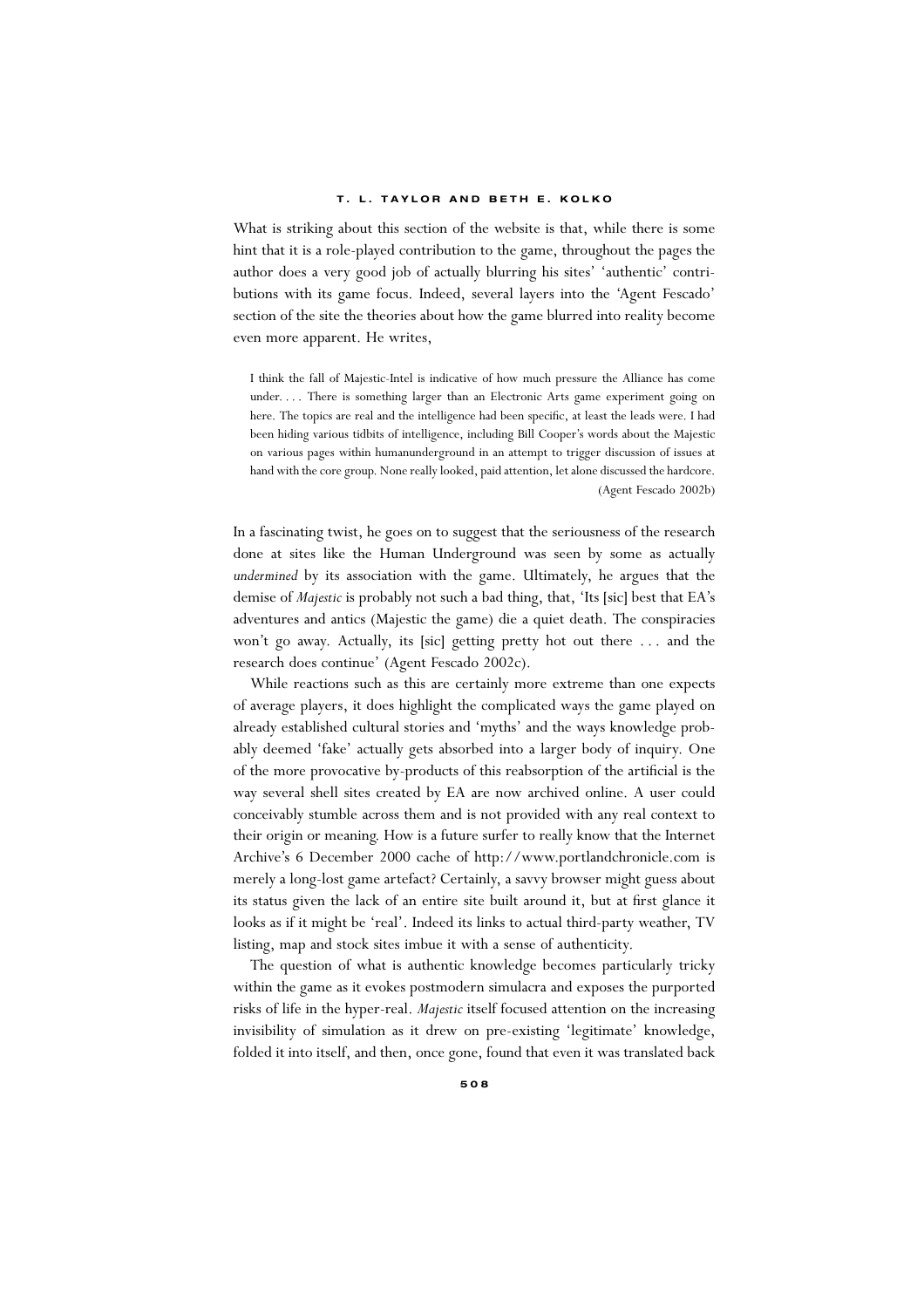

*Figure 5* Screenshot of FBI pdf file.

into that same culture. In a complimentary move, pre-existing information typically deemed authoritative was also incorporated into game knowledge. One powerful example of this is a document hosted at the FBI's Freedom of Information Act website which simply contains the word 'Majestic' (Figure 5).

While the bulk of the document provides no useful information (and in fact seems to discredit the conjectures it contains), its very existence comes to play in the themes of the game. A long-time favourite of UFO buffs, the Majestic-12 project holds some evocative power as a symbol of opaque projects and classified knowledge. This document is decidedly 'real' in that it is an actual FBI artefact, and the use of the word Majestic, despite itself seemingly discounted by the analyst who wrote the report, becomes a signifier of something quite 'real' (albeit hidden) in the game space. One of the most provocative sleight of hands in a game like *Majestic* is that even unauthenticated or discounted knowledge can retain the power to bolster the narrative. It, and documents related to the military investigation on UFOs like Project Blue Book, while not explicitly used for the game, come to act as powerful knowledge artefacts legimitizing the overall themes and aesthetics.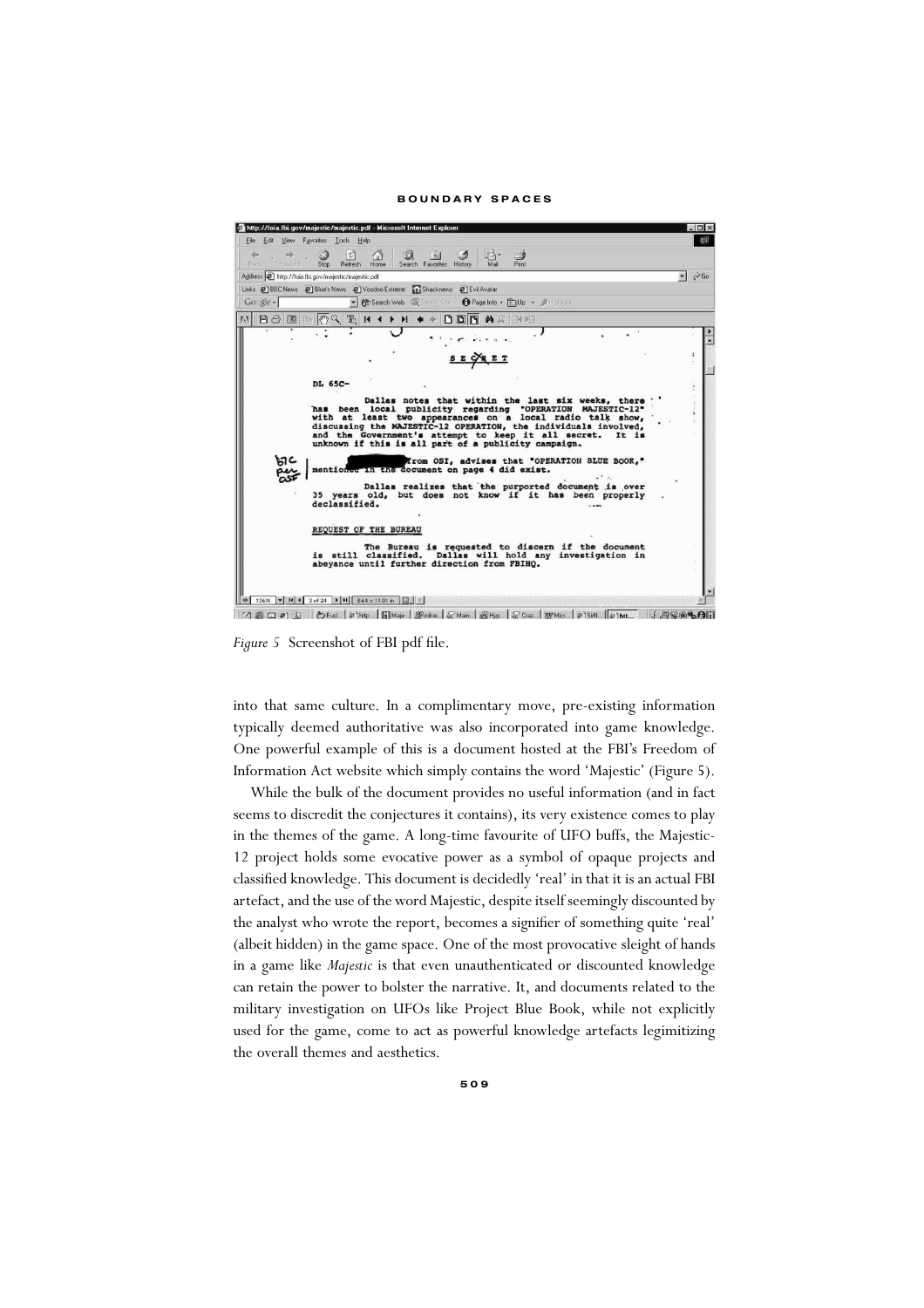Of course, the starkest instance of truth imitating the fiction that *Majestic* sold its subscribers occurred when the game temporarily shut down after 11 September 2001. As Figure 1 shows, the game's opening gambit, which happens to be a suspension notice (essentially the first official expression of the game's voice to the player) was echoed in a second, all too similar, email that was sent.

Date: Tue, 11 Sep 2001 19:05:03 -0700 (PDT) From: MAJESTIC  $\langle M A | ESTIC(\hat{\alpha})e$ a-com.m0.net $\rangle$ To: user@hostname.com Subject: Majestic temporarily suspended

Dear Majestic Player,

EA has temporarily suspended service on Majestic. Given the recent national tragedy, we feel that some of the fictional elements in the game may not be appropriate at this time. We will contact you again concerning resumption of the game.

We appreciate your patience and understanding.

Regards,

The Majestic Team

It could be argued that an initial post-'9–11' suspension of the game was in many ways inevitable given the nature of the game's material. The suspension, however, served to prove the relevance of the game and its topic by demonstrating that *Majestic* was in fact tackling issues that were at the heart of contemporary cultural anxiety. The resonance of the fake suspension notice with the real one points to the game's greatest success; it so accurately fictionalized cultural anxieties that the real eventually overlapped with the game. If part of the *Majestic* experiment was to begin defining a new genre that pushed boundaries of game space, the suspension notice seems a signal of success. To the wider population, the boundaries of what constitutes legitimate knowledge and frames for how the world works took on an entirely different shade after the events in September 2001. Indeed, the very indeterminacy that the game so skillfully played on inevitably gets re-read through a much more complex filter, one with stakes that continue to rise as narratives are written and rewritten by competing media around the world.

While *Majestic* initially was able to establish a subscriber base precisely because it presented themes that resonated with players and highlighted the indeterminate nature of knowledge, the game retreated when that connection became too powerful, too troubling. It is worth noting that this is not entirely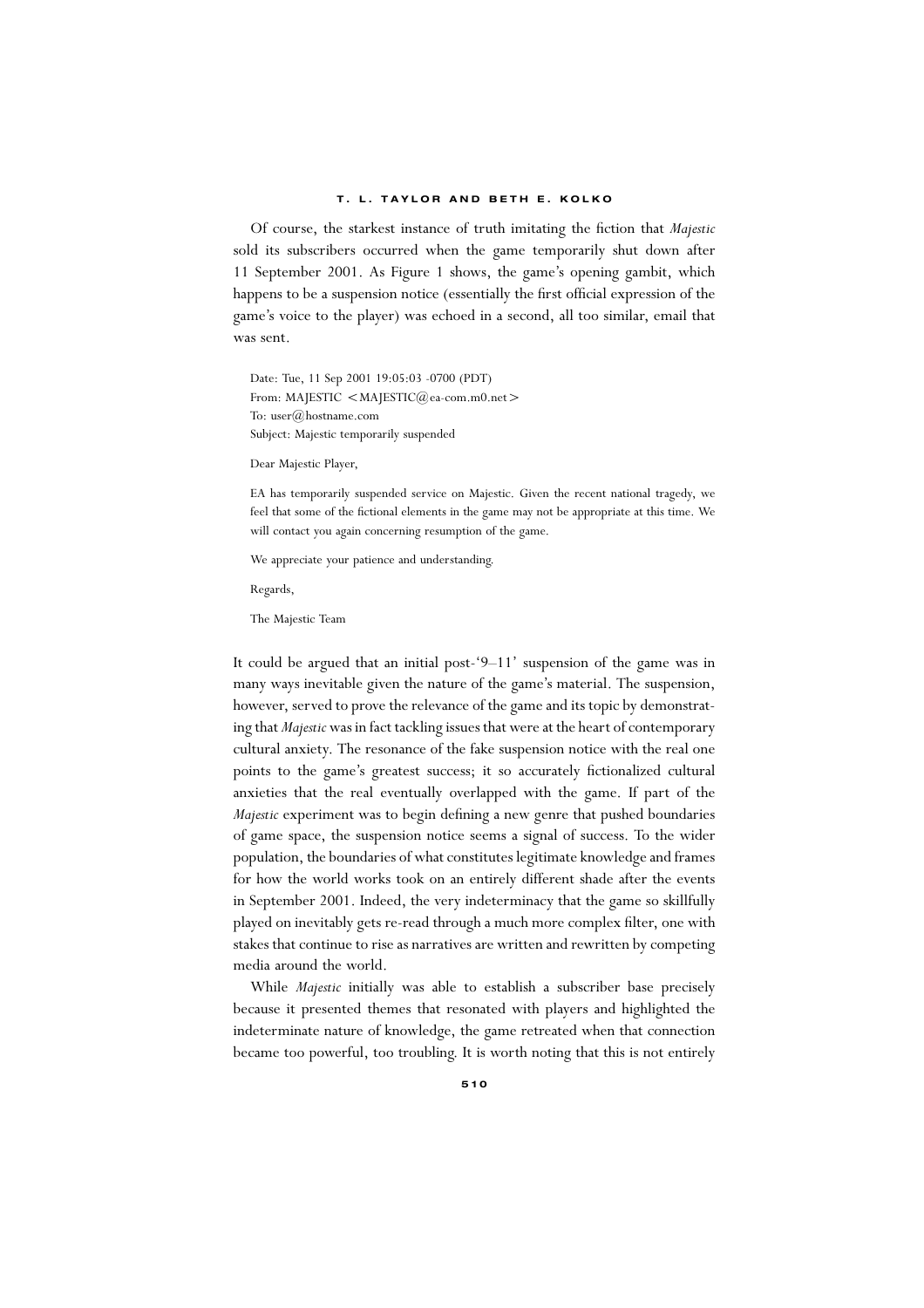dissimilar to a response the founders of The Cloudmakers had to their community's attempts to try and put their collective puzzle-solving to the events of 9–11. As McGonigal notes, a number of members felt the skill the community had developed in gaming *The Beast* might be productively turned to solving the question of 'who the terrorists are'. She states the founders

released an official announcement asking members to cease any attempts to 'solve' 9/11. [writing] 'The Cloudmakers were a 'collective detective' for a \*game\*. Remember that. It was scripted. There were clues hidden that were gauged for us. It was \*narrative\* . . . *This is not a game*.

(McGonigal 2003: 116, original emphasis)

While players often acknowledge the lines between game and reality, the *experience* of that distinction may be quite a bit more muddled. As one Cloudmaker put it, 'For more than three months, this game was a very very real world. It largely took place in Manhattan (just like 9/11), for Pete's sake' (McGonigal 2003: 118). In the case of a game like *Majestic*, which often actively drew on already existing sentiment and aesthetics, such lines could prove quite troubling to a game company that finds itself no longer in complete control of the narrative trajectory and no longer able to maintain explicit play boundaries.

# *MAJESTIC* **AND THE STATUS OF COMMUNITY**

While *Majestic* played with the lines between authoritative knowledge and fringe 'facts', eventually collapsing under the weight of its own heightened toying with truth, it also pushed at boundaries of interaction and community. Finding clues and answering puzzles was in large part only possible by conversing with other game participants, and at a basic level the game had a kind of social design built into it. Through talking with others, a player would get leads and tips on how to proceed. The game, however, did not simply rely on humans; instead, it deployed bots via AIM to tip off, and lead astray, players (see Figure 6).

While the use of bots is an interesting example of the kind of blurred line between humans and machines the game worked with, unfortunately the quality of the bots undermined their own authenticity. Users fairly quickly came to figure out they were not talking to a 'real person', so the interactions never sustained a quality of natural conversation. Once given a bit of information, users typically found the bot-person they were talking with go idle for long stretches of time.

More interesting, however, is the way interactions with the bots and the themes of the game affected the dynamics of the player community. Throughout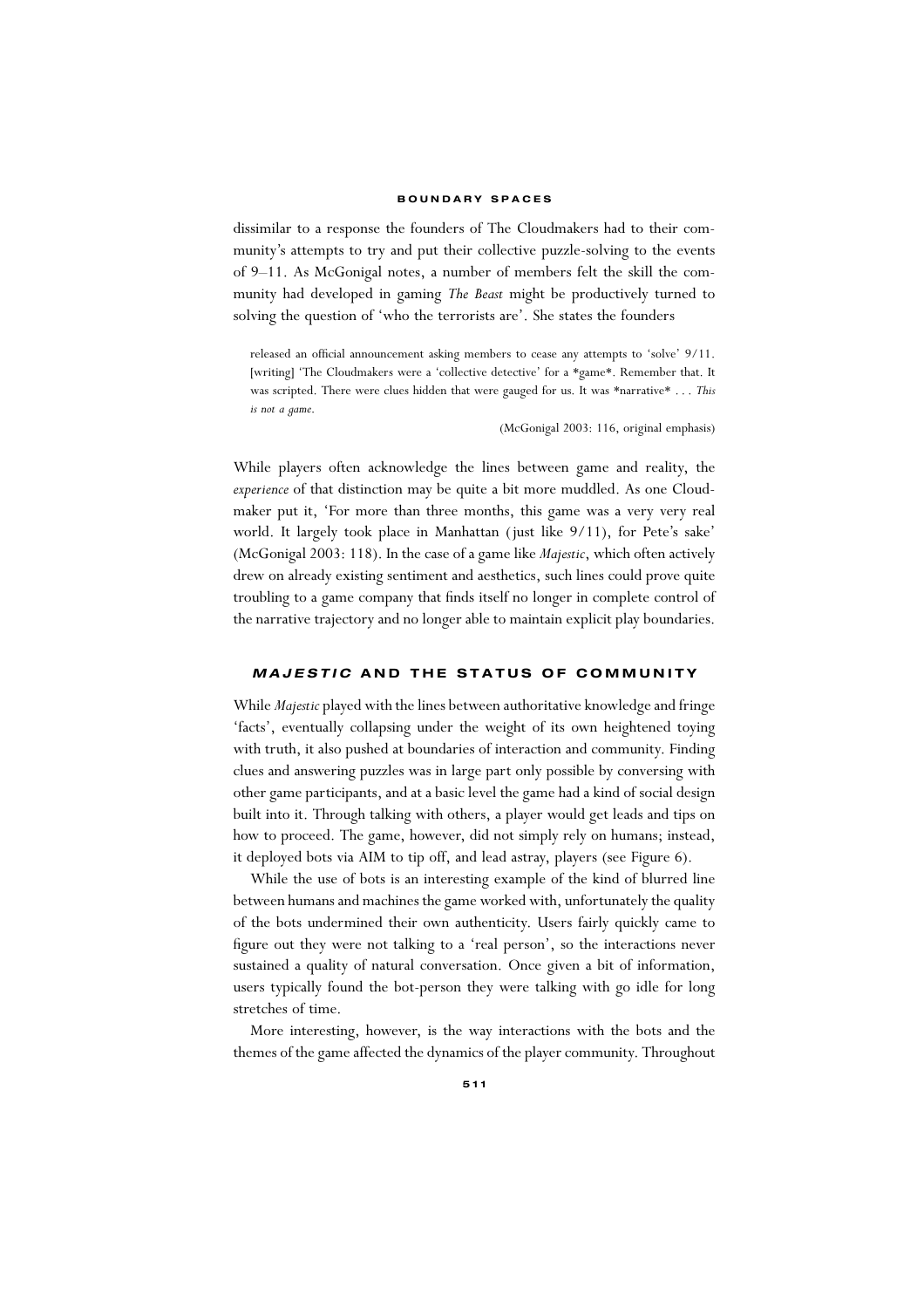| File                                                                                                              | <b>GrifterMike - Instant Message</b> |   |    |      |   |   |          |   |  | 배미서                             |
|-------------------------------------------------------------------------------------------------------------------|--------------------------------------|---|----|------|---|---|----------|---|--|---------------------------------|
|                                                                                                                   | Edit Insert People                   |   |    |      |   |   |          |   |  | Griften fike's Warning Level DX |
| GrifterMike: Is this Mike Smith?                                                                                  |                                      |   |    |      |   |   |          |   |  |                                 |
| mikie892: yes                                                                                                     |                                      |   |    |      |   |   |          |   |  |                                 |
| GrifterMike: Nice work figuring out unclerobert. Kyle's pretty sneaky when he wants to be.<br>mikie892 heheyup    |                                      |   |    |      |   |   |          |   |  |                                 |
| GrifterMike: I'd like to see what you can do with these documents I have.<br>mikie892; documents? what documents? |                                      |   |    |      |   |   |          |   |  |                                 |
| GrifterMike: I can't talk freely here we're not sure if this line is secure. I'll be sending you                  |                                      |   |    |      |   |   |          |   |  |                                 |
| an E-mail<br>mikie892 OK. anything else?                                                                          |                                      |   |    |      |   |   |          |   |  |                                 |
| GrifterMike: I've been chatting with XGrayMan.<br>mikie892 who is he?                                             |                                      |   |    |      |   |   |          |   |  |                                 |
| GrifterMike: Someone who also found unclerobert. He lives in Paris, and says he may                               |                                      |   |    |      |   |   |          |   |  |                                 |
| know who blew up our building.                                                                                    |                                      |   |    |      |   |   |          |   |  |                                 |
|                                                                                                                   | $\mathbf{A}$                         | M | 医单 | A *A | B | л | link [m] |   |  |                                 |
|                                                                                                                   |                                      |   |    |      |   |   |          | L |  |                                 |

*Figure 6* AIM chat with a bot (GrifterMike).

*Majestic*, other players were supposed to be integrated into gameplay. Provided with a list of potential allies, players often did not know who actually had valuable information. Within the *Majestic* application, you could see how far along in the episode anyone had progressed, so some clues about their game expertise were apparent; but you were not given any indication if they were a *reliable* source. Given the general climate of suspicion and conspiracy the game is built around, user interaction itself became subject to worries and concerns. Such anxieties again echo larger issues about the potential for deception in online interaction (Slouka 1995; Stone 1995). They also point to some issues that online communities have faced in recent years (Kolko and Reid 1998). The numerous popular-press accounts of e-mail or chat-room lovers deceived by cross-dressing or secretly married others provide one version of this anxiety; other versions can be seen in the fascination with filtering software that is presumed to be the answer to keeping one's children safe from unsavoury others or unhealthy community interaction. Of course, one could simply rent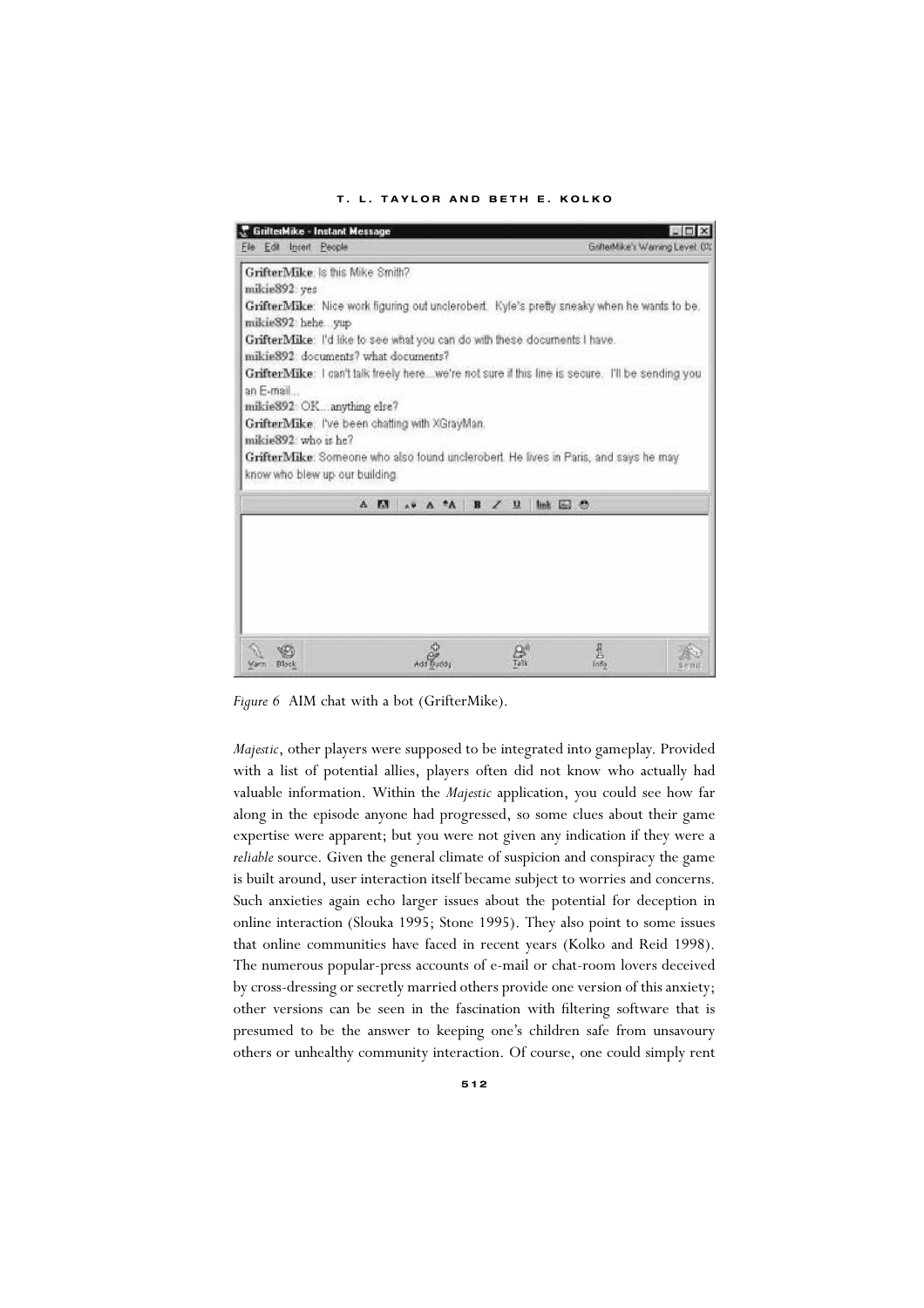the Doris Day–Rock Hudson vehicle *Pillow Talk* to understand that deceiving others via communication media is hardly a new pastime, but the level of paranoia seeping into the broader culture provides an effective narrative backdrop for how a game like *Majestic* constructs online community.

One of the more interesting phenomena in the game was the way experienced players would often actively fool or lead astray 'newbies'. Each new player was given a random list of potential contacts and, typically, people would cycle through contacting members of this list in the hopes of finding someone with clues and information. Between chatting with bots and other new users, players would encounter more experienced players who – to add a bit of fun to their own game – would provide disinformation or veiled clues. This active play with questions of reliability is certainly one of the more provocative themes that emerged around the social interactions of the game.

Beyond the question of whether or not you as a player are interacting with a human, or if indeed that human is giving you truthful information, the status of the game community itself poses some interesting questions. EA sponsored bulletin board spaces in which players could communicate with each other and discuss the game, storylines and leads. These were fairly active spaces and players would discuss not only game clues, but also speculate on broader conspiracy theories, world happenings and even some off-topic subjects. While the notion of online community is hotly debated, certainly, at first glance, one might propose there was one around the *Majestic* game (Turkle 1995; McRae 1996; Fernback 1997; Foster 1997; Lockard 1996; Wellman and Gulia 1999).

Upon the game closing, however, these ties between players were abruptly discontinued. All EA-sponsored websites were closed down and entire discussions disappeared. Given the tenuous nature of this kind of site and its basic lack of autonomy, can such a corporate-sponsored space indeed be called an 'authentic community'? Does the very nature of ownership of the space, the boundary between public and private, complicate the notion of the *Majestic* game community actually being legitimate? Indeed, were communities set up on third-party websites and e-mail lists more authentic in some way than those sponsored by EA? And what about users who came to existing website communities solely because of their involvement in the game and stayed. Do we consider their actions meaningful? Authentic? Are they in any way participating in a 'real' community?

One user tapped into this question on a third-party bulletin board site:

But now it's like a wasteland in this once proud community. The remnents [sic] of these once cool ass sites spot the internet like ruins in a testament to what one day might be called one of the greatest blunders in online game history.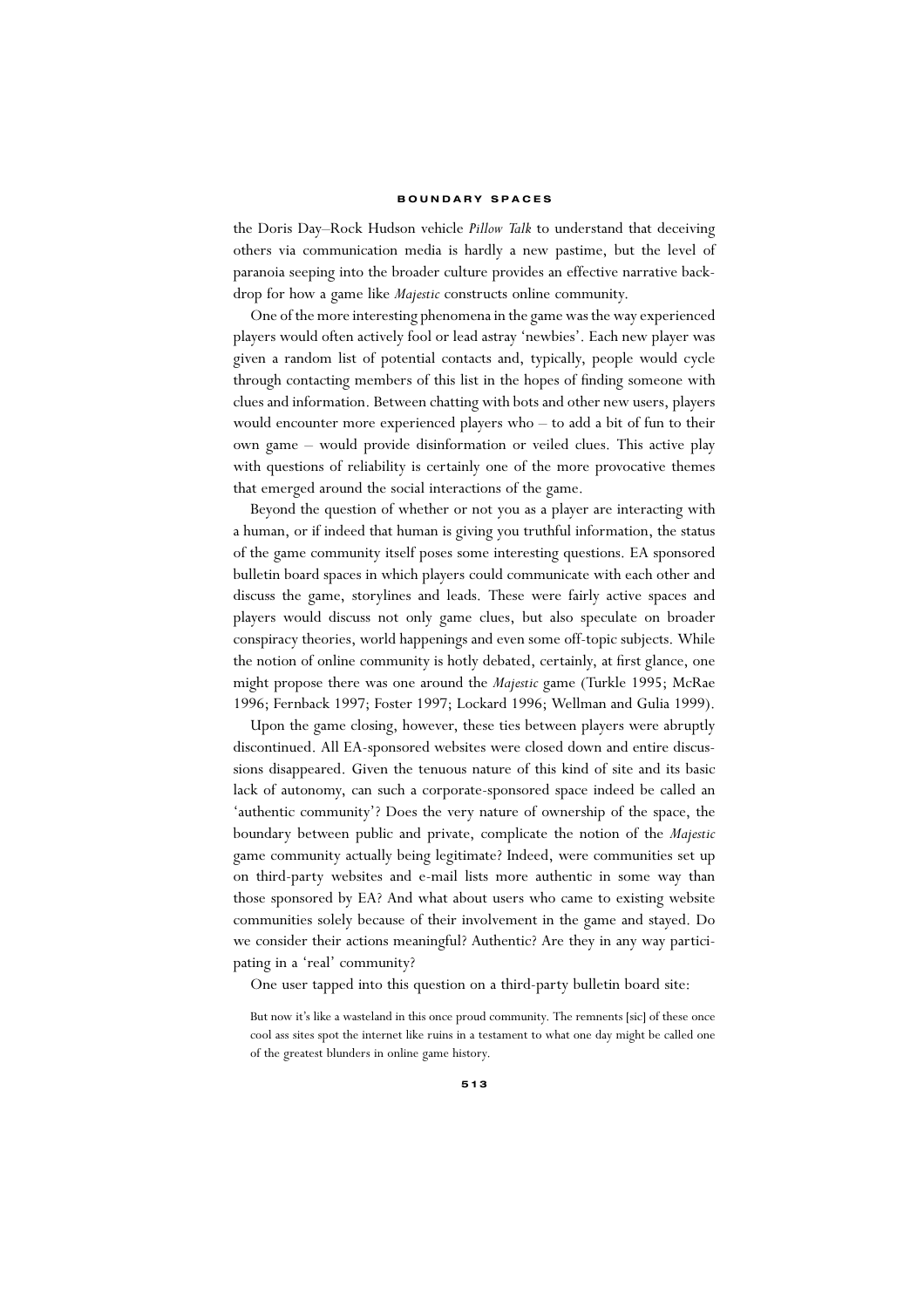I joined this board in either late January or early Febuary [sic] of 2001 I can't remember which. In the months following that I had the most fun I've ever had on the computer. Every single day I checked the boards whenever I could just to see if a single new post had been made. It was exciting to me to have found a board were people were actively pursuing the search for the truth (or lack thereof ) in conspiracy theories. I'd made a few buddies (Topsy, Urgewyrm), more noteably a few enemies (MajesticIntel and occasionally Ivalen when he had a bug up his British Bum), and was always learning something new.

Right now as I'm writting [sic] this, I'm listening to the Spooky soundtrack of Majestic and I'm actually sad that it had to end this way for a great community. This was the first board I'd ever posted on and I had so much fun doing it that the game we were all waiting on pales in comparison to it [sic].

(Seeker 2002)

This question, not only of the status of the community but its fragility, has been remarked on by a number of former players. Several quite clearly link it to the fact that the community was fundamentally not theirs in a way that, in the end, was meaningful. One even suggested that: 'We ought to band together and try to create our own game. Our own *free* game. One that will challenge people and involve people like we had all hoped Majestic would' (eVoSuperman 2002). While the most obvious border play may be the interactions that took place between bots and users, the question of whether game communities such as the *Majestic* one are able to access authenticity despite their fundamental lack of autonomy seems crucial. In a moment in which more and more online communities are either being co-opted by corporate sponsors or fundamentally built around some kind of subscription model, the issues of community status, autonomy, and ownership are pressing (Taylor 2002).

### *MAJESTIC* **AND THE STATUS OF SELF**

A tandem discussion of *Majestic* testing boundaries can take the shape of considering how the design of the game posed an explicit challenge to players' identity as gamers, violating notions of public/private space and autonomy, and collapsing the everyday code-switching that individuals depend upon to negotiate the world around them. As described earlier, *Majestic* provided clues to the mystery at predetermined intervals, a schedule that was not always dictated by a gamer logging in, choosing to slip into game-playing mode, or in any other way signalling an explicit desire to resume the game. In this way, the design of the game set up how boundaries will be tested in terms of both knowledge and people. The subjectivity of the gamer was tested in terms of the role that was proper during gameplay and how much agency gamers had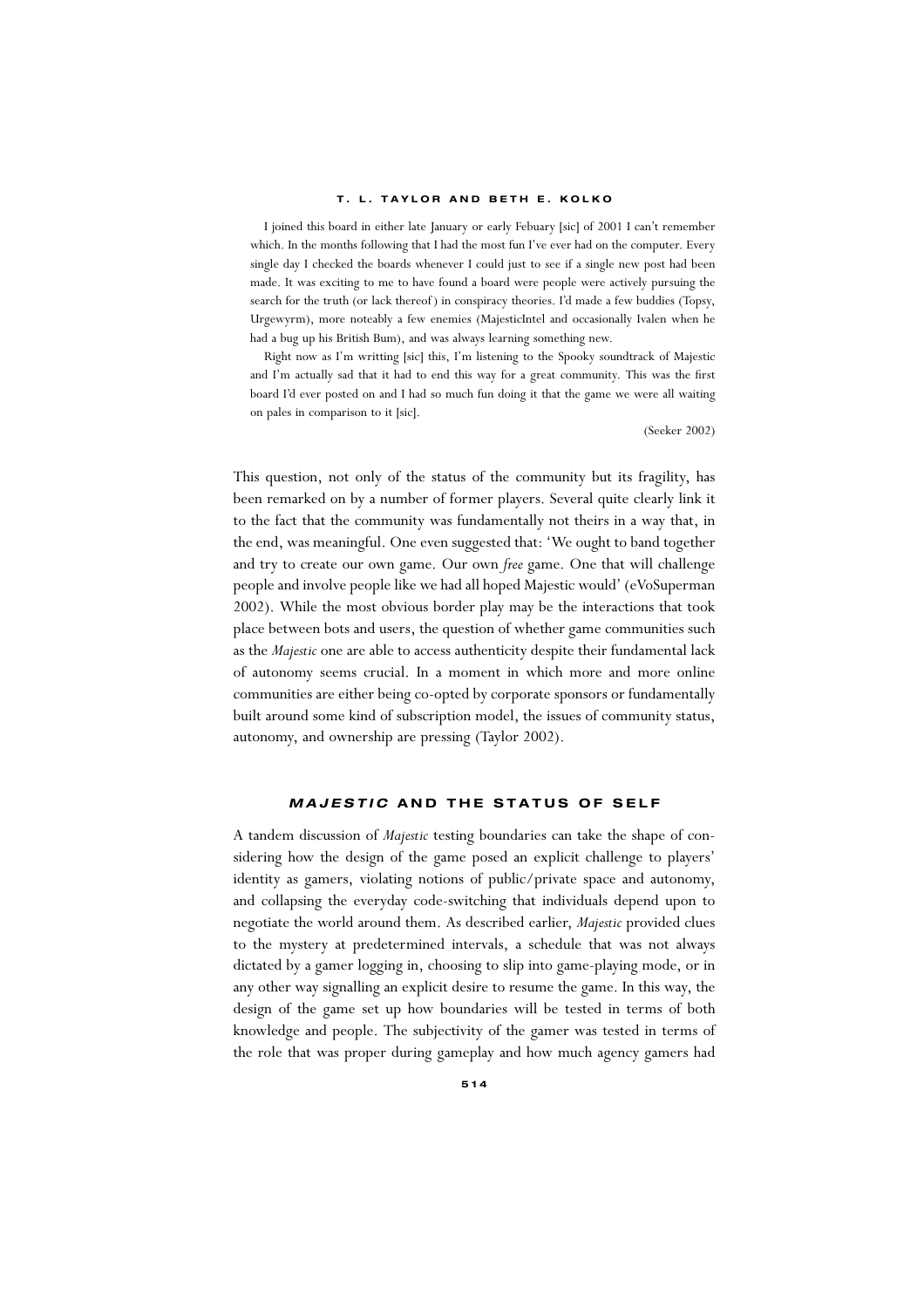in approaching the game. In addition, though, the game disrupted notions of public and private space in such a way that violated the containment of game space in general terms.

In particular, the strategy of having the game communicate with players on the game's, rather than the gamer's, schedule required participants to abdicate a kind of control that goes deeper than adhering to traditions of truth or fiction. In essence, the game hinged on forcing players into a different kind of game space, one that, instead of activating players' sense of assuming a separate role, imposed that role by intervening into non-game reality. The subjectivity of the player was clearly up-ended in *Majestic*. While discussions of technologies have increasingly acknowledged a blurring of private and public space (most notably, perhaps, in the critiques of cell-phone usage), games have not traditionally been part of that conversation. While critics may concern themselves with a game's bleed-over effects into 'real life' (e.g. Internet addiction concerns, 'Evercrack'), there is still an admission that such effects are the result of the game not being contained properly. The very design of *Majestic* forces us to confront the question of what constitutes proper play and gamer identity.

Earlier we discussed a *Majestic* player who embarked on some extra-game research in order to discern which websites were 'real' and which were fake domain creations by EA. Shortly after the user exposed the falsehood of various sites, they returned, about two posts later, to remark on their activity, writing,

(bermuda653 2001)

This kind of ambivalence is striking in the way it highlights how some players felt unsure about how far they were actually supposed to carry their detective work. Essentially, players tried to negotiate within the game space itself the boundaries of what was legitimate gameplay and what verged on cheating. On the one hand, the game encouraged exactly the kind of detective work this player was engaged in, and yet there was a point at which exactly such activity served to undermine the experience itself. But on the other hand, the unravelling of familiar gamer identity meant that bermuda653 could not be sure of where it was appropriate to stop in the sleuthing. The very notion of a 'spoiler' (sharing a clue or hint) becomes quite ambiguous. While such uncertainty of the game-player's role could have contributed to the game's eventual failure in the marketplace, it is also a remarkable achievement in terms of EA playing

I feel dirty. Like we're cheating. We're not playing a game, we're playing a meta-game. The object here is to play out an immersive storyline based on a theme of conspiracy theory, and yet what we're doing is equivalent to hacking the game. Or reading a tip book. I think I'm going to back off on the cyber-sleuthing, and try to stay 'in character' for a while.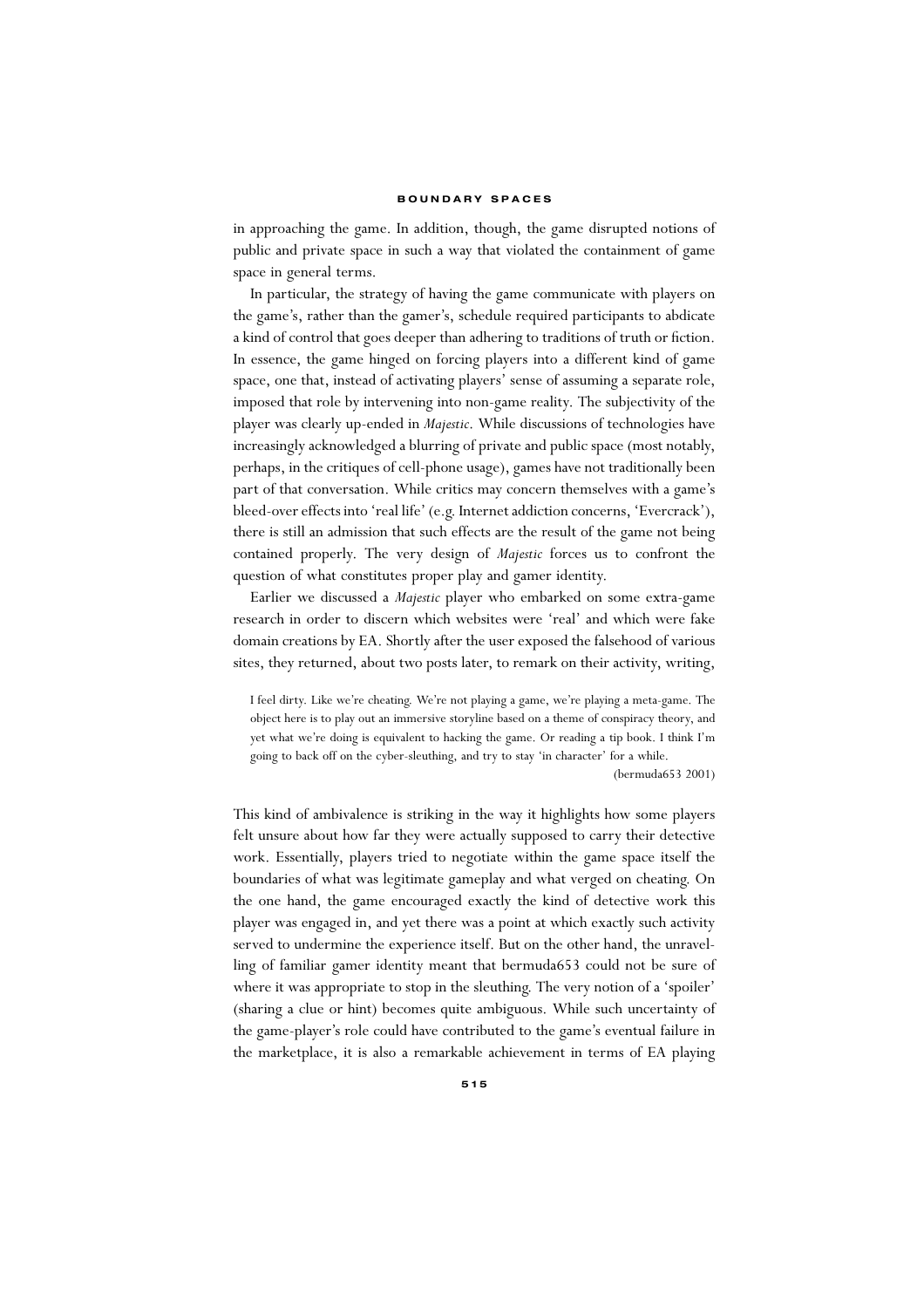with the conventions of the game genre. Feeling unsure of whether a particular approach is 'correct', or, as bermuda653 indicates, not wanting to act 'too smart' for fear that would ruin the game or be a form of cheating, players found themselves in unfamiliar space. Unable to leverage the knowledge gained from previous game-playing experience, *Majestic* forced them to redefine themselves as gamers in relationship both to the game and the larger world.

An intriguing toying with subjectivity and the tension between Paul Smith's determining agent and the determined subject, such manipulation of identities and distortion of accepted subject positions were one of the hallmarks of *Majestic*'s innovation (Smith 1998). Oft-repeated promotional sound bites for *Majestic* asserted that 'you don't play it; you interact with it', or that 'the game plays you'. In conjunction with not drawing clear boundaries on how far players were supposed to go in their detective work, the game posed pacing issues that raised similar challenges to gaming convention. Games, like mysteries, are often about restoring order in the world, but *Majestic*'s removal of traditional gamespace boundaries also meant that the game played with traditional subject positions. In Smith's formulation, the subject and the agent are in constant flux – in part in response to a world that lacks clear boundaries and lines of control. Subjectivity may in effect be a continuum, but it is also useful to imagine various subject positions in opposition to one another in order to understand their differences more effectively. The agent, for example, is the position that is capable of resistance; the agent can undertake action and is able to choose a path through the world. The subject, by contrast, is subjected to power and is written upon and circumscribed by the forces of the world. While the players of *Majestic* chose to put themselves on the path of the game, the game continued to push at that subject position of choice by forcing gamespace activities into the 'real' world and thrusting game communications into 'real' schedules. Consequently, gamers' subject position fluctuated between subject and agent, presenting a nuanced version of subjectivity that bespoke both the innovation of the game and its (financial and cultural) risks. Because of how the story of the game unravelled, the seeming agency of the game trumped that of the players and forced them to interact with the game when it ultimately demanded. Of course, you could turn off the phone, not answer the e-mail, log off from AIM. But the game drove the progression of play rather than the player. This was in fact one of the critiques that players had of the game. Many felt frustrated that they could not progress at their desired speed, and their annoyance at the largely constrained speed at which the game would unfold led to comments like the following: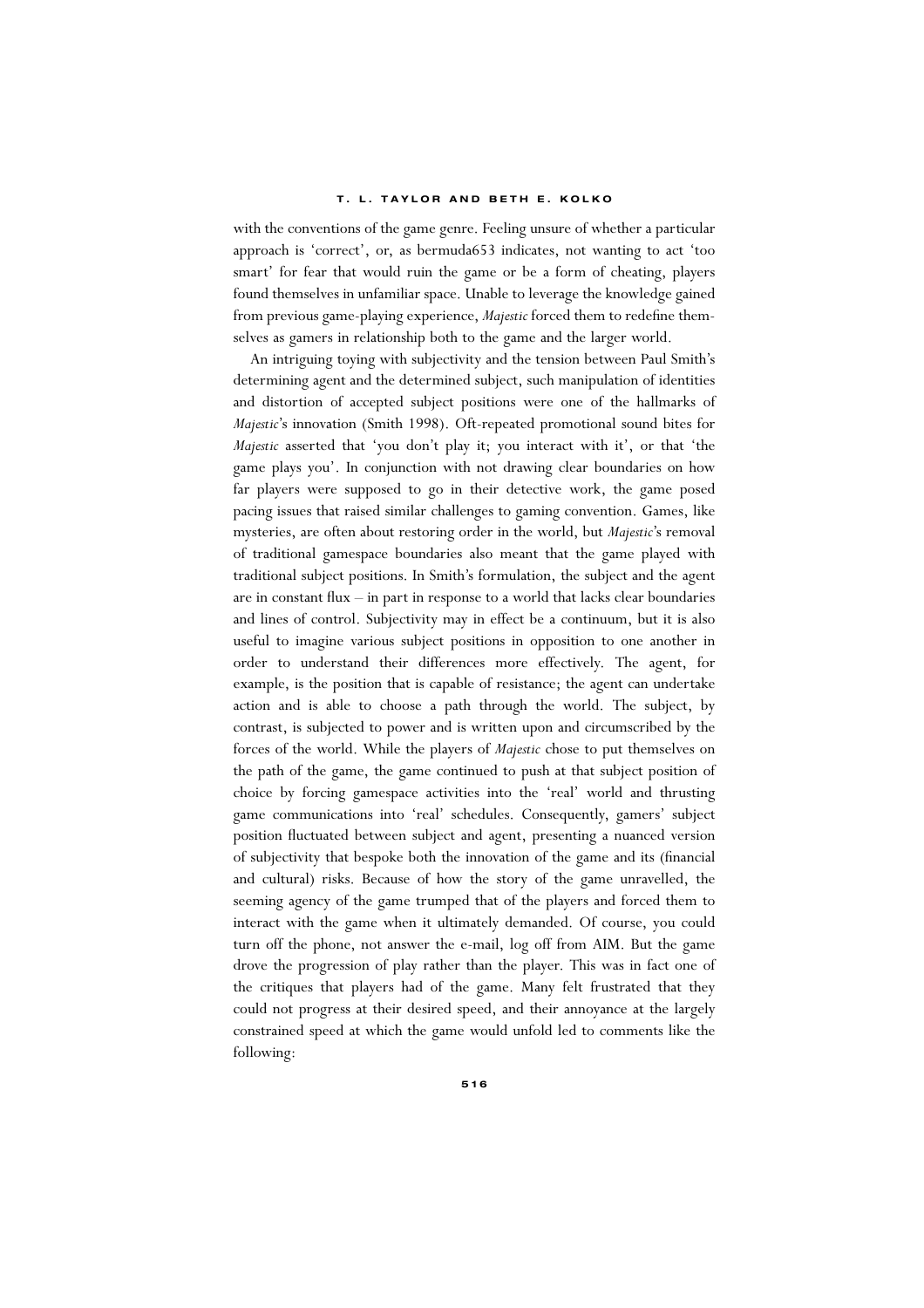majestic was pretty good. at first. i tried to absorb myself into the world. i got a bunch of freaky emails and cell phone calls (the later could be turned off ). i had a good time through episode 1–2. i started to dislike the game when the content was coming out slower than i could 'level'.

(iamlost 2001)

What was arguably the game's greatest innovation – shifting control away from the players – was also one of its significant frustrations for participants. In some ways, this frustration stands as an argument in favour of players wanting to retain some semblance of familiarity in their power relations and in their sense of who controls what. But, overall, the balance of power between the game and the user was one of the most transgressive elements of *Majestic*'s design. In breaking the frame of game space and non-game space, it forced players to confront the artificiality of their identities and roles. It is worth examining whether the complaint about slow pace of play is a reflection of poor strategy on the part of EA (hoping to prolong the playing experience to maximize the monthly revenues), discomfort with shifted player subjectivity, or some combination of the two. Even the more enthusiastic defenders of the game admitted to discomfort with the pacing problem.

I disagree with the harsh comments in relation to majestic. I've played the game and I'm incredibly sad to see it go. The concept was new and well thought out. I agree that the standby took too long and left players waiting and frustrated before making a move, but the concept was to blur the line between game and reality and in that sense it was fantastic. (Taty 2002)

The challenges to player identity posed by the *Majestic* designers echoes a more general contestation of truth and community, and, for that reason, it seems too simple to explain away players' unease as simply the result of misjudged game pace. Whether the fear of looking too deeply or questioning too far, or dissatisfaction with the game setting the pace of play, *Majestic* managed to tweak the familiar roles of gamers. In so doing, it threw open a series of beliefs that had yet to withstand a serious challenge in the game-playing community.

# **CONCLUSION**

Media saturation was one of the pre-conditions for creating a game like *Majestic*; it was also a condition of its temporary suspension in 2001 and, some might say, similarly played a part in its eventual early termination. The suspension of the game after the attacks on the World Trade Center and the Pentagon provides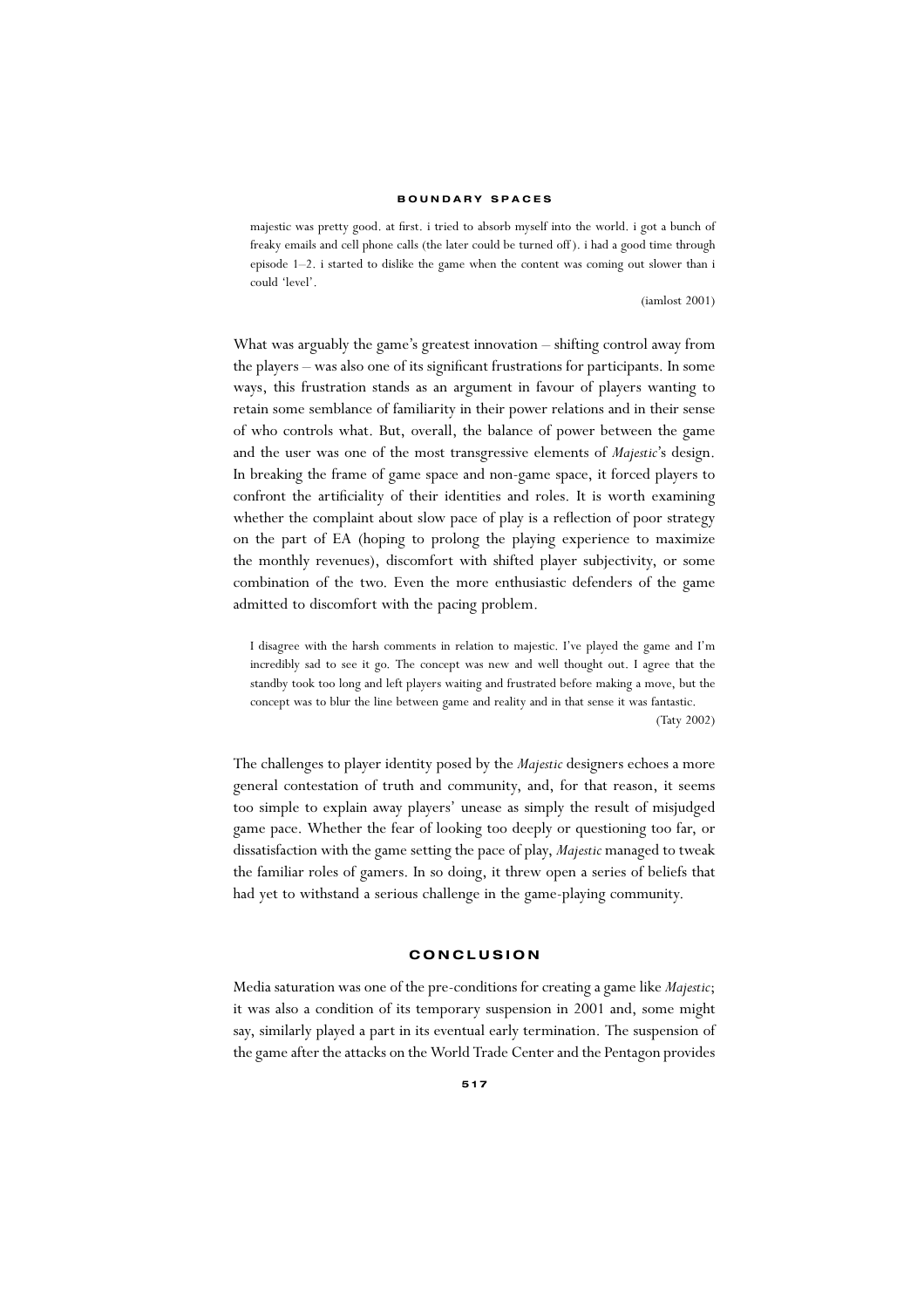a certain insight into the kinds of anxieties the game produced as well as the kind of manipulation of players upon which it was predicated. While there has indeed been a broad cultural debate (both academic and popular) over authenticity versus simulation, the televised collapse of the World Trade Center towers confronted television viewing audiences with a shocking example of simulation. Our modes of entertainment are so imbued with simulation and violence that it has become increasingly accepted to claim that it is difficult to discern the 'real thing'. We have reached a general critical juncture in which the questions of artificiality and authenticity, simulation and fact, the virtual and the real, have woven themselves into not only knowledge but everyday experience and play (Baudrillard 1983; Eco 1986; Poster 1990; Jameson 1992; Virilio 1995; Haraway 1996; Levy 1998; Darley 2000). Games should be seen as useful cultural barometers, and in this way *Majestic* brings us to the heart of these debates. Its history is useful both as a reflection on contemporary critical theory and as an argument in favour of game studies as a crucial component of new media theory.

A common remark heard in the USA during the Gulf War in 1991 was that it somehow resembled a video game. All that CNN footage of scud missiles and fighter jets dropping bombs reminded viewers of games they had played, or movies they had seen, or movies they had watched about games. What could have been construed as a crisis of simulation, however, was never critiqued in a purposeful fashion, and, instead, the conflation of militaristic and entertainment imagery continued unabated. When the World Trade Center towers burned, then, viewers again, even those within breathing distance of Ground Zero, referred to the experience as like watching a movie.

The suspension of *Majestic* in late September 2001 seems to have been inevitable. The boundary play interface of the game so acutely tweaked the fragile understanding of truth that it seems unlikely that people experiencing in their everyday worlds what happens when traditions of knowledge and understanding no longer hold would continue to want to play with such concepts. But what remains, perhaps the more interesting question, is whether and/or how the boundary-pushing of *Majestic* will affect the shape of game culture, and gamer culture, in the future. With 'viral' games like that developed for Steven Spielberg's movie *A.I.* or Nokia's mobile phone mystery (an 'interactive adventure' as they put it), the development of boundary play is clearly showing signs of growth and industry interest (Herold 2001).

For this initial round, however, *Majestic* tweaked a culture that was only able to entertain boundary-pushing that remained safely in isolation from lived experience. Indeed, one reviewer who waxed poetic about the game in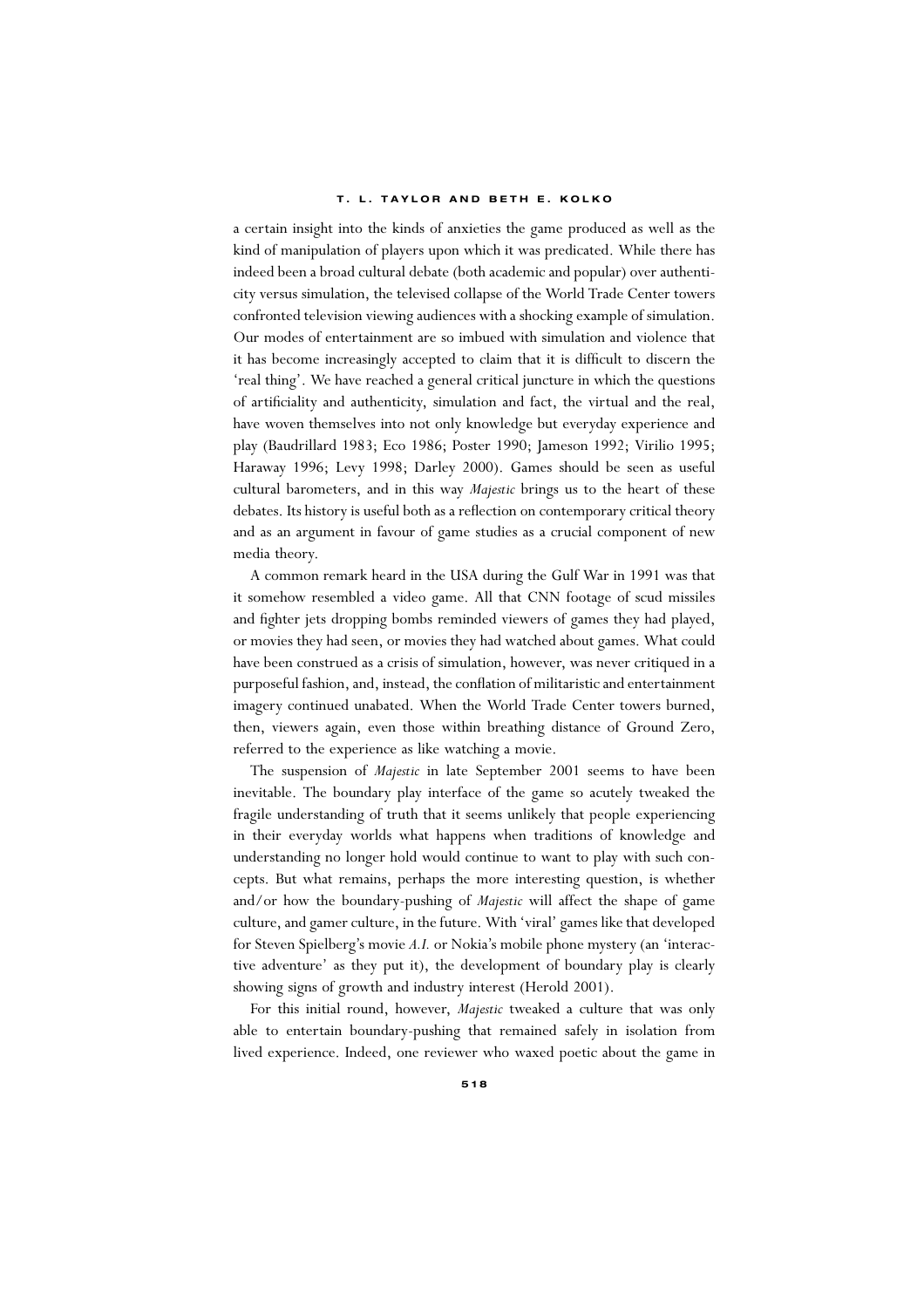early September later posted a follow-up to his review. His initial review on 1 September 2001 began with this introduction:

Majestic is a game which defies definition, breaks barriers, and is one of the most original, engrossing entertainment titles I've experienced in quite some time. It is part spy novel, part adventure game, part reality TV show, and part Internet chat room. It is, at least so far, the game of the year.

(Finkelstein 2001a)

A month later, he posted this update to a game review site.

Update (October 1, 2001): I am re-posting this article to update on my new feelings about Majestic. I am no longer playing Majestic. Majestic, which I called the game of the year one month ago, seems so incredibly dumb and stupid now, for reasons you can probably guess. Receiving personal phone calls where characters scream at you or threaten your life seemed cool a month ago. Now – well . . . it just seems scary.

EA suspended gameplay on Majestic for a week following the events of September 11th. Perhaps it was not enough. Personally, I loved the idea of Majestic: the gameplay, the amazing, engrossing plot, how it is refreshingly different.

I still consider Majestic to be the game of the year (so far) on its technical merits alone. But personally, it will be a long, long time before I play it again.

(Finkelstein 2001b)

Reactions like this one are no doubt part of the reason *Majestic* suspended the game in September 2001, although EA does not admit to any specific relationship of the 9–11 events to the cancellation of the game in April. But, ultimately, we want to ask what the suspension of *Majestic* can tell us about the role of games. And what does its eventual termination, purportedly because of lack of revenue, further tell us about the role game space continues to play in gaming culture? Was it the violation of boundaries of game space that eventually doomed *Majestic*? And, ultimately, how do games like *Majestic* participate in broader cultural debates, anxieties and practices around life in a digital age?

The appeal of *Majestic*as a text for analysis is precisely the multiply transgressive modes of its interaction. Whether or not it was a victim of bad timing, or even sloppy marketing, the game found unique ways to cross borders. By pushing boundaries of the genre, the game in turn pushed the boundaries of players, and in that it was a startlingly successful cultural text. It brought to the forefront persistent questions about the nature of knowledge, community and identity in the digital age. What remains to be seen is whether that text will come to form a precursor for other liminal challenges to game conventions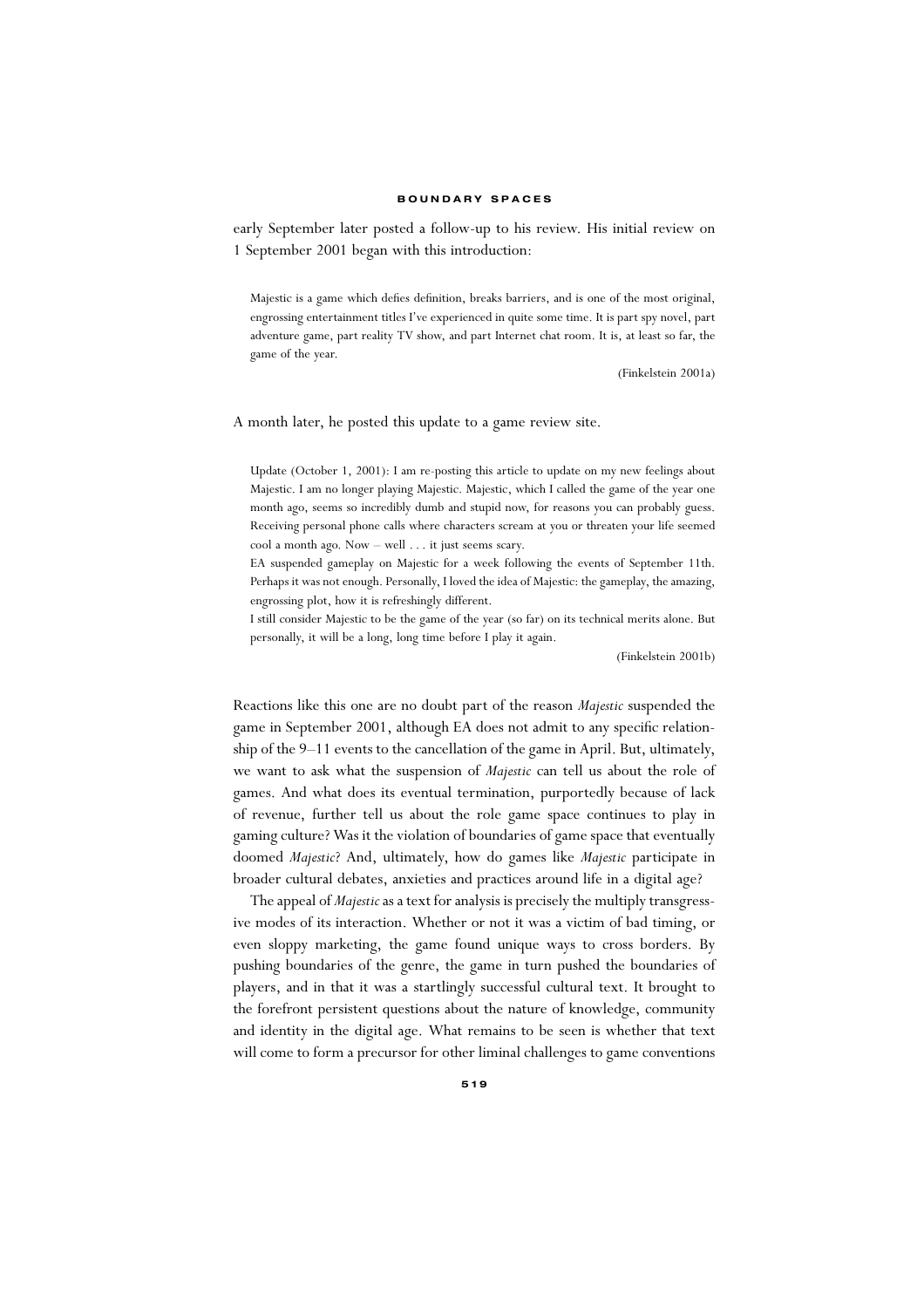and how, in general, our games become spaces in which we work out, and work through, broader cultural questions and anxieties.

> *T.L. Taylor Department of Digital Aesthetics & Communication IT University of Copenhagen Glentevej 67, DK-2400 Copenhagen NV Denmark E-mail: tltaylor@itu.dk Beth E. Kolko*

*University of Washington College of Engineering Department of Technical Communication Loew 14, Box 352195 Seattle, WA 98195 USA E-mail: bkolko@u.washington.edu*

# **REFERENCES**

Agent Fescado (2002a) 'Agent Fescado's White Pages', *The Human Underground*. Online. Available: http://www.

humanunderground.com/whitepages/intro.html (8 October 2002).

Agent Fescado (2002b) 'Hu-Majic Eyes Only, Level 00', *The Human Underground*. Online. Available:

http://www.humanunderground.com/majic00.html (8 October 2002).

- Agent Fescado (2002c) 'email2ea', *The Human Underground*. Online. Available: http://www.humanunderground.com/whitepages/email2ea.html (8 October 2002).
- Baudrillard, J. (1983) *Simulations*, New York: Semiotext(e).
- bermuda653 (2001) Majestic Alliance Bulletin Board, 7 February. Online. Available: http://pub50.ezboard.com/fmajesticalliancefrm4 (8 October 2002).
- Darley, A. (2000) *Visual Digital Culture: Surface Play and Spectacle in New Media Genres*, London: Routledge.
- Eco, U. (1986) *Travels in Hyperreality: Essays*, San Diego: Harcourt Brace Jovanovich.
- Elektro, D. (2001) 'Preview: '*Majestic*' Online Game Blurs Reality', *Gamepro. com* (reprinted at *CNN.com*), 8 January. Online. Available: http://www.cnn.com/2001/TECH/computing/01/08/majestic.idg/ (8 October 2002).
- eVoSuperman (2002) Majestic Alliance Bulletin Board, 31 January. Online. Available: http://pub50.ezboard.com/fmajesticalliancefrm4 (8 October 2002).
- Fernback, J. (1997) 'The individual within the collective: virtual ideology and the realization of collective principles', in S. G. Jones (ed.) *Virtual Culture*, London: Sage, pp. 36–54.

Finkelstein, D. (2001a) 'Review: *Majestic*', *Suite101.com*. Online. Available: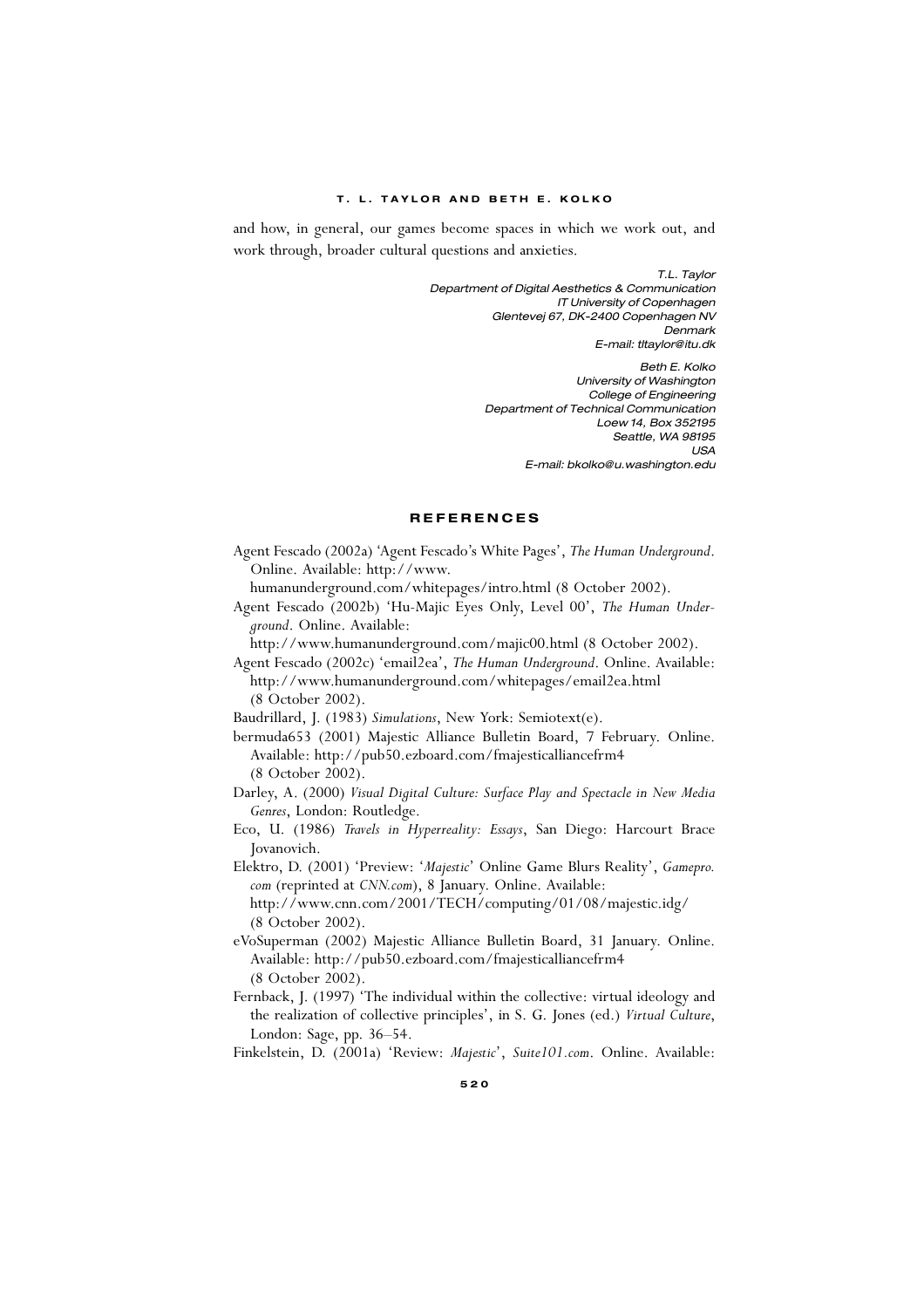http://www.suite101.com/article.cfm/computer\_gaming/81567 (1 Dec 2002).

- Finkelstein, D. (2001b) 'Review: *Majestic* (part 2)', *Suite101.com*. Online. Available: http://www.suite101.com/article.cfm/computer\_gaming/81567 (1 Dec 2002).
- Foster, D. (1997) 'Community and identity in the electronic village', in D. Porter (ed.) *Internet Culture*, New York: Routledge, pp. 23–37.
- Haraway, D.J. (1996) 'Modest\_Witness@ Second\_Millenium.FemaleMan\_ Meets\_OncoMouse', in *Lynn M. Randolph Illustrator*, New York: Routledge.
- Herold, C. (2001) 'Crossing into Cinema and Real Life', *New York Times*, 30 August.
- Herold, C. (2003) 'It's Just a Fantasy, but Real Life is Always in Play', *New York Times*, 6 March.
- iamlost (2001) *Techdirt: Innovation at Risk*, 19 December. Online. Available: http://www.techdirt.com/articles/20011219/1248254\_F.shtml (8 October 2002).
- Jameson, F. (1992) *Postmodernism, Or, the Cultural Logic of Late Capitalism*, Durham, North Carolina: Duke University Press.
- Jason and Dan (2002) *Conspiracy Net: Majestic Alliance*, 11 December. Online. Available: http://www.conspiracy-net.com/majestic/main.shtml (8 October 2002).
- Kolko, B. and Reid, E. (1998) 'Dissolution and fragmentation: problems in online communities', in S.G. Jones (ed.) *Cybersociety 2.0: Revisiting Computer-Mediated Communication and Community*, Thousand Oaks: Sage Press, pp. 212–29.
- Kushner, D. (2002) 'So What, Exactly, Do Online Gamers Want?', *New York Times*, 7 March.
- Levy, P. (1998) *Becoming Virtual: Reality in the Digital Age*, New York: Plenum Trade.
- Lockard, B. (1996) 'Progressive politics, electronic individualism and the myth of virtual community' in D. Porter (ed.) *Internet Culture*, New York: Routledge, pp. 219–231.
- McGonigal, J. (2003) ' ''This is not a game'': immersive aesthetics and collective play', in A. Miles (ed.) *Melbourne DAC 2003 Streamingworlds Conference Proceed*ings, Melbourne: RMIT University, pp. 116–25.
- McRae, S. (1996) 'Coming apart at the seams: sex, text, and the virtual body', in L. Cherny and E.R. Wiese (eds) *Wired*\_*Women: Gender and New Realities in Cyberspace*, Seattle, WA: Seal Press, pp. 242–63.
- Marriott, M. (2001) 'Game Designer Who Breaks the Mold', *New York Times*, 23 August.
- Poster, M. (1990) *The Mode of Information: Poststructuralism and Social Context*, Chicago, IL: University of Chicago Press.
- Seeker (2002) Majestic Alliance Bulletin Board, 10 January. Online. Available: http://pub50.ezboard.com/fmajesticalliancefrm4 (8 October 2002).

Slouka, M. (1995) *War of the Worlds*, New York: Basic Books.